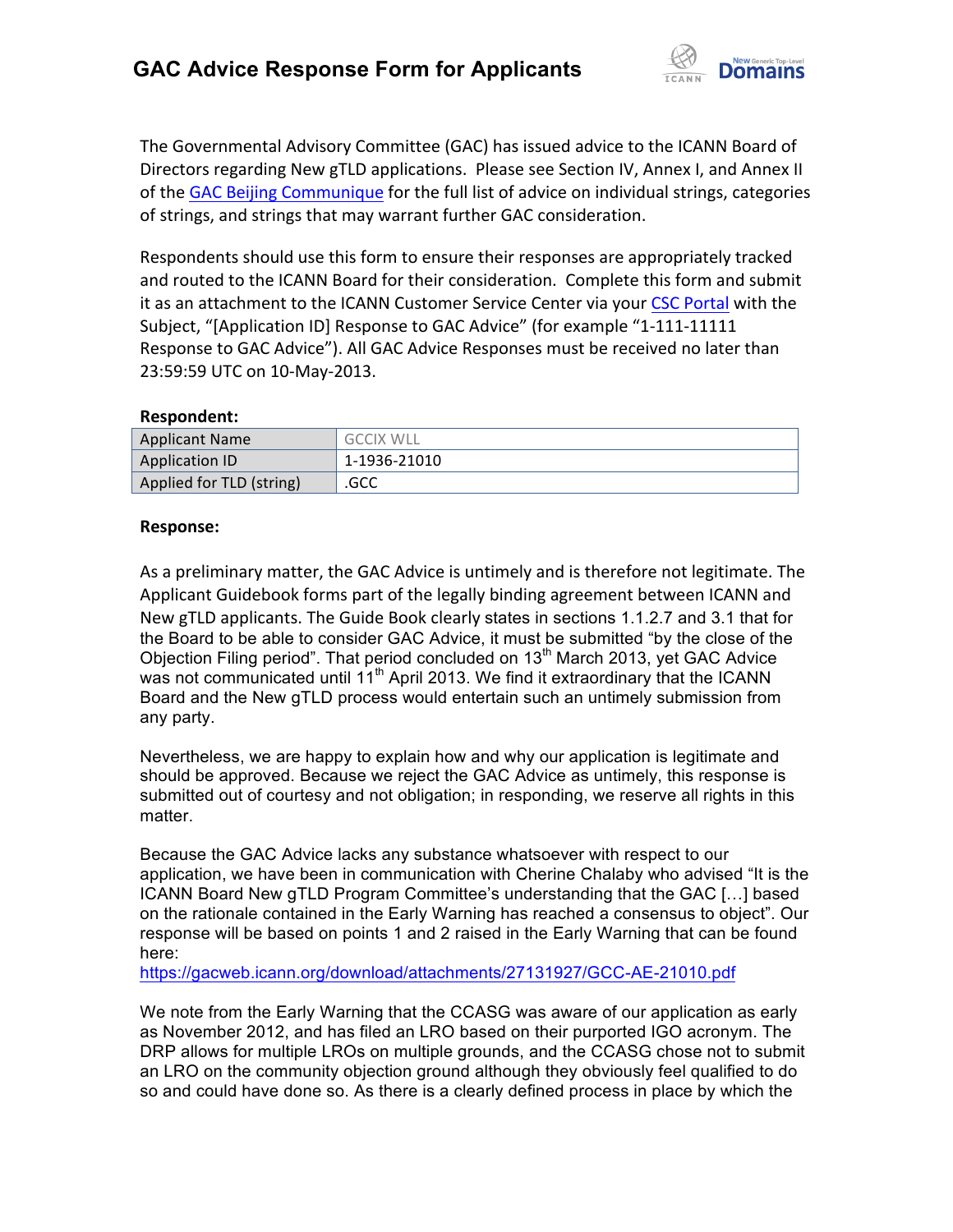

CCASG could have objected on these grounds, it surely cannot be appropriate to consider or uphold a complaint on the same grounds via the GAC and Board path. Obviously the ICANN Board has previously determined that WIPO is better qualified to assess such cases involving Legal Rights Objections. If the GAC and Board instead choose to consider this Objection, they are at risk of undermining themselves as well as the process they jointly laid down. At minimum, we should be given full opportunity to see the arguments presented against us, and to provide counterarguments; this of course is fundamental to all of the Objection processes created already by ICANN.

The CCASG, as an IGO with independent legal personality must be considered competent to defend its own interests. As a super-national entity, the CCASG should be considered as a higher power than any of its individual parts, and its own conscious actions in defending the rights it has should overrule GAC level action at the merely national level. While its member states are at liberty to lodge GAC level advice to the ICANN Board, this should only be considered at most as support to the actual actions undertaken by the IGO secretariat itself.

Therefore, as the CCASG has not raised a Community Objection, the Board and GAC should not consider that basis at all. As they have raised a Legal Rights Objection, at minimum a full and fair hearing of the matter should be had, ideally through the WIPO neutral panel as set forth in the Guidebook. If the GAC and Board chooses to supplement or surpass the findings of WIPO, they do so at great peril to their credibility and to the credibility of the entire new gTLD program.

#### **Point 1 – IGO Name**

The authors state "GCC is a known abbreviation for Gulf Cooperation Council. The GCC is a political and economic union…". This is manifestly untrue. The treaty cited establishes an entity given a completely different name, the Cooperation Council for the Arab States of the Gulf (hereinafter referred to as CCASG). The establishing treaty makes no reference to "Gulf Cooperation Council" or "GCC":

http://treaties.un.org/doc/Publication/UNTS/Volume%201288/volume-1288-I-21244- English.pdf

#### *Article One.* **ESTABLISHMENT OF COUNCIL**

A council shall be established hereby to be named the Cooperation Council for the Arab States of the Gulf, hereinafter referred to as Cooperation Council.

The authors state "…the GCC is […] an Intergovernmental Organization…". This is manifestly untrue. There is no valid citation to any authority or evidence to support this claim. There is no evidence of the legal existence of any purported legal entity with the name "GCC" and there is no evidence of the .GCC string having any internationally legally recognized link to the CCASG. Insofar as "GCC" does not exist in law, there is no basis for that acronym to benefit from protections afforded to legally recognized IGO names such as the CCASG.

The authors of the Early Warning state "[the GCC] meets the eligibility criteria for .int top level domain". This is manifestly untrue. While the CCASG might meet these criteria, the IANA policy for .INT name registration states this requirement (emphasis in original):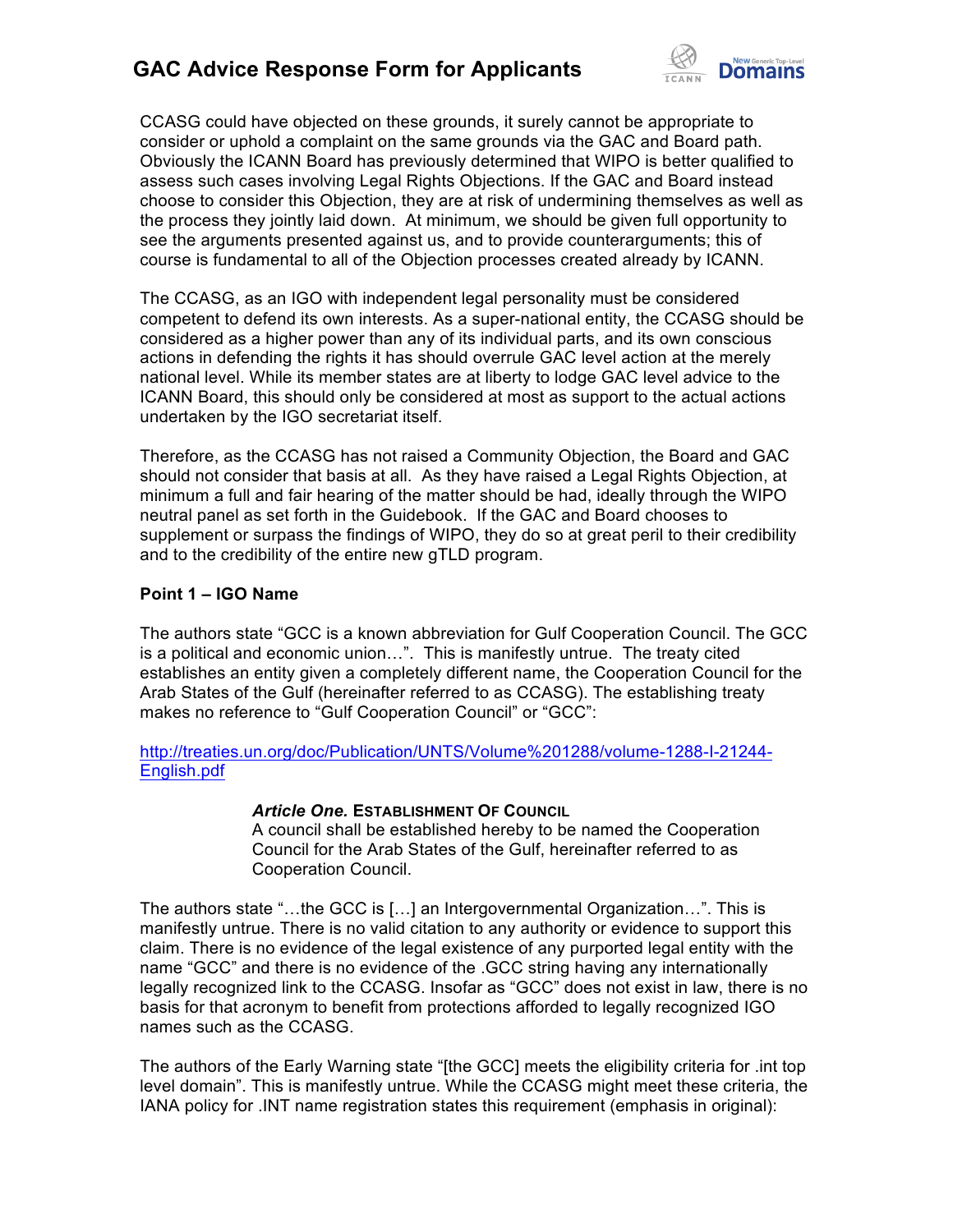

*"The treaty submitted must establish the organization applying for the .int domain name. The organization must be* **established by the treaty itself***, not by a council decision or similar."*

As the purported entity "GCC" is itself not established by treaty, and the CCASG treaty makes no reference to "GCC" or "Gulf Cooperation Council", the string "GCC" clearly does not meet the eligibility criteria for the .int top level domain. This perhaps explains why the CCASG has never applied for nor been awarded such domain name from IANA.

The authors state "…the GCC has received a standing invitation to participate as an observer in the sessions and the work of the UN General Assembly". This is manifestly untrue. There is no reference to a "GCC" on the published list of United Nations Permanent Observers that is attached as Annex 1 hereto. Instead, the CCASG is listed under its only legal name, Cooperation Council for the Arab States of the Gulf.

The authors state "…in line with new gTLD program Applicant Guidebook provisions concerning protection of IGOs, the name 'GCC' should not be allowed to be registered as a gTLD…". As detailed above, there is no legally recognized IGO entity, including the CCASG, with any proven rights to the "GCC" string. Consequently, the string "GCC" cannot receive protections afforded to legitimate IGOs.

GCCIX WLL, however, can demonstrate rights to, and bona fide use of, the "GCC" string. Our company, GCCIX WLL, containing the string, is registered (CR #78805) with the Bahraini Ministry of Industry and Commerce since August 2011. GCCIX WLL own trademark registration number VR201300642 with the Danish Patent and Trademark office in classes 9,42,45.

Based on Toronto communiqué, the GAC issued further advice on the protection of names and acronyms of IGOs to the ICANN Board.

https://gacweb.icann.org/display/GACADV/2012-10-17-IGO

On 22<sup>nd</sup> March 2013 the GAC submitted agreed criteria, and a list of IGOs to the Board to support this advice. We do not understand on what basis the GAC included "Cooperation Council for the Arab States of the Gulf (GCC)" in that list, but it is immaterial in light of the accompanying criteria:

> Protection for the names and acronyms of the listed organizations shall be provided at the second level in all rounds of new gTLDs **and at the top level in all except the first new gTLD round**

It is obvious that GAC and the ICANN Board put a great deal of thought and effort into laying down the rules for the protection of legitimate IGO names and acronyms. We have demonstrated above that the ".GCC" string is not included in the protections offered under these rules, and that it is specifically excluded by the GAC from protection as an IGO name in this round of applications.

In spite of the above, our application is currently subject to a WIPO Legal Rights Objection on the grounds that it infringes on the rights of the CCASG. We note that the CCASG was party to the GAC Early Warning that is the sole basis of the GAC Advice submitted to the ICANN Board, and conclude that they shared their concerns via this path as well as via the LRO because of a lack of clarity around the formal process.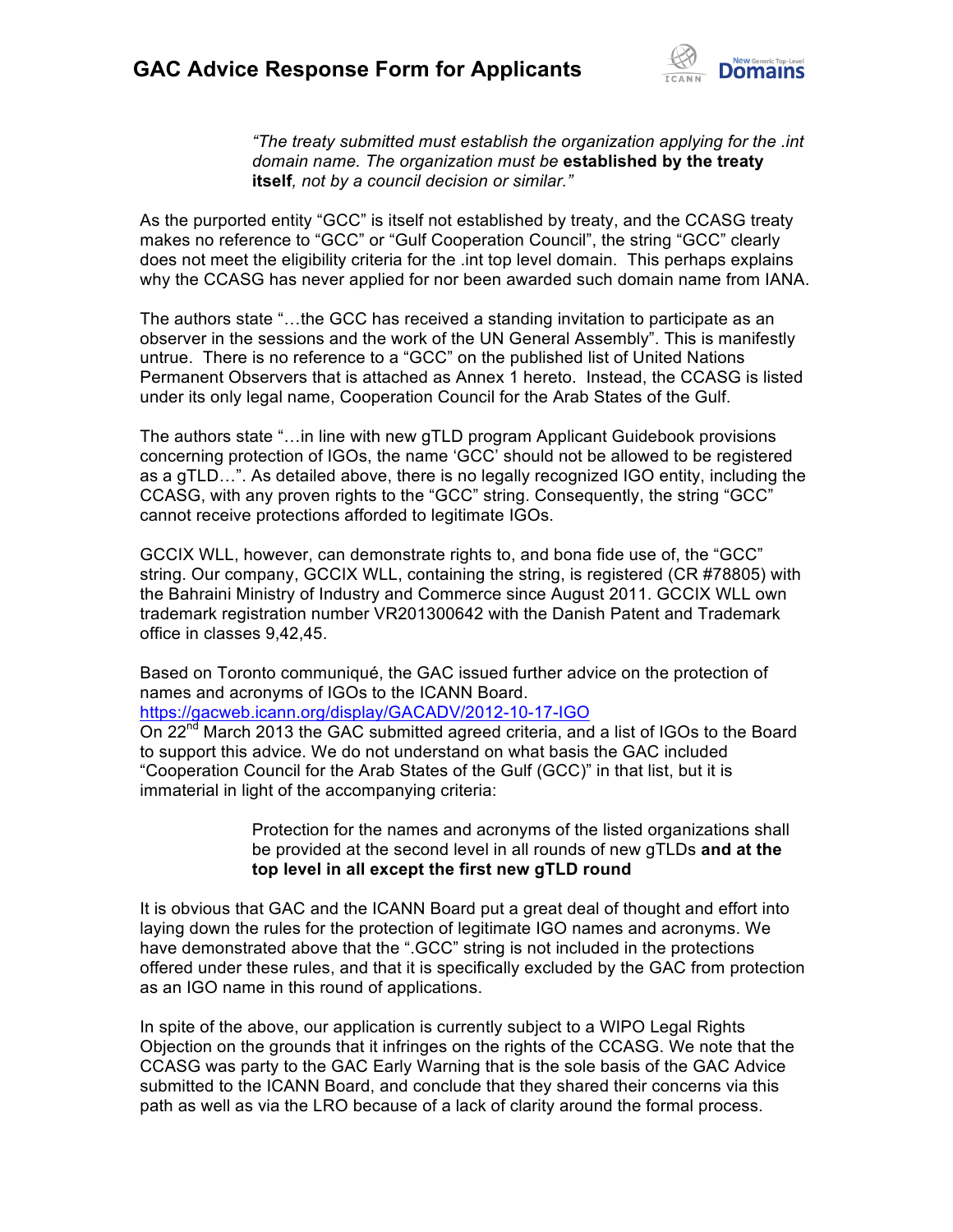

We prove in our Response to that Objection that 'GCC' is a geographically descriptive term referring to the entire Gulf Coast region much more than to the CCASG. Therefore we have a legitimate right to operate that TLD in accord with the terms of the Applicant Guidebook, and internet users in that region and abroad have the legitimate right to use such domain names to identify themselves. Expert analysis on this point is provided as Annex 2 hereto.

We do not believe that it is within the purview of the Board to elevate arbitrary strings to the status of IGO names, where no such rights previously existed in law or practice, and in doing so afford them the same protections as legally recognized IGOs. To do so would set a dangerous precedent, exposing ICANN to legal challenge, and undermine the genuine claims of legitimate IGOs.

As it is not the core competence of the ICANN Board to adjudicate cases of rights infringements, we suggest that it would be prudent for the Board to defer to the WIPO panel appointed to assess the ongoing LRO. The New gTLD process was well designed to allow for exactly the sort of challenge that our application has received, and the allegedly infringed party has found that process and invoked it. The GAC and the Board should respect and adhere to the process that they jointly defined.

In the event the ICANN Board will consider the legal rights issue at hand, GCCIX will provide its full Response to that objection, and all accompanying evidence, to the ICANN Board when it is completed next week.

Point 2 – Community support

The authors of the Early Warning state "the applicant is targeting the GCC community which basically covers the 6 member states of the GCC". As explained in great detail above, "GCC" is not a legal entity capable of having "member states".

The Applicant Guide Book discusses community gTLDs in section 1.2.3.1, where they are defined as being "...operated for the benefit of a clearly delineated community" and our application does not meet this criterion. We explained in our application that we perceive the "GCC" string as a "broad regional identifier", and we used explicit wording throughout to make it clear who we believe our target audience to be:

"users in the Gulf and Middle East region" | In addition to CCASG members, the term "Middle East" includes Cyrus, Egypt, Iran, Iraq, Israel, Jordan, Lebanon, Palestine, Syria, Turkey, and Yemen]

".gcc will be marketed globally"

"Internet users with an interest in or connection with the Gulf and Middle East"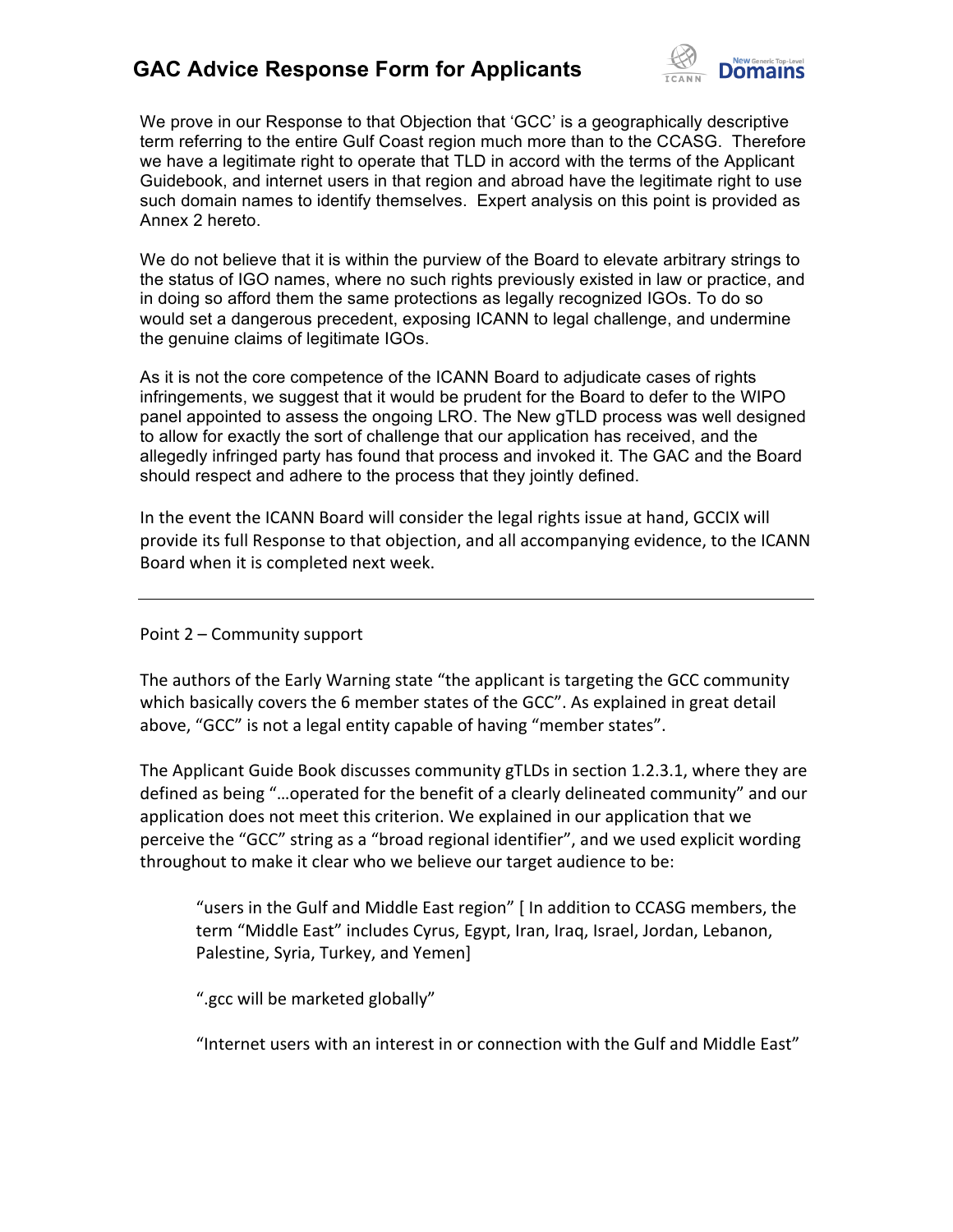

"the term GCC has become commonly used to refer generally to the countries and people of the Gulf and Middle East region"

The Guide Book states in 1.2.3.2 that:

All applicants should understand that a formal objection may be filed against any application on community grounds, even if the applicant has not designated itself as community based or declared the gTLD to be aimed at a particular community.

Our application attracted the attention of the Independent Objector who scrutinized it on various grounds, including the potential for a "Community Objection". In his final assessment, the IO did not see fit to object on community grounds. The IO clarified in his report:

"...it is the public policy of the IO not to make an objection when a single established institution representing and associated with the community having an interest in an objection can lodge such an objection directly"

#### and

"...the IO is of the opinion that the Gulf Cooperation Council is an established institution representing and associated with a significant part of the targeted community. The Gulf Cooperation Council is already fully aware of the controversial issues and is better placed than the IO to file an objection, if it deems it appropriate"

#### and

"...the [LRO based on infringement of IGO name or acronym] procedure is a significant opportunity given to the Gulf Cooperation Council to file an objection, if deemed appropriate, against the application"

In summary, the IO chose not to lodge a community objection because he found the CCASG qualified to do so, but then steered the CCASG away from an LRO on community objection grounds. The CCASG then decided against filing a Community Objection, and instead only filed a Legal Rights Objection. We conclude from this, and from the LRO submitted, that neither the IO nor the CCASG felt that a community objection could possibly be warranted. Certainly the GAC and the ICANN Board would not wish to second guess these determinations by the two best placed potential objectors.

Therefore, we request the Board to disavow the bare, unexplained GAC Advice with respect to our application, and instead to defer to the WIPO process that has been initiated by the CCASG. At minimum, the Board should seek full and detailed advice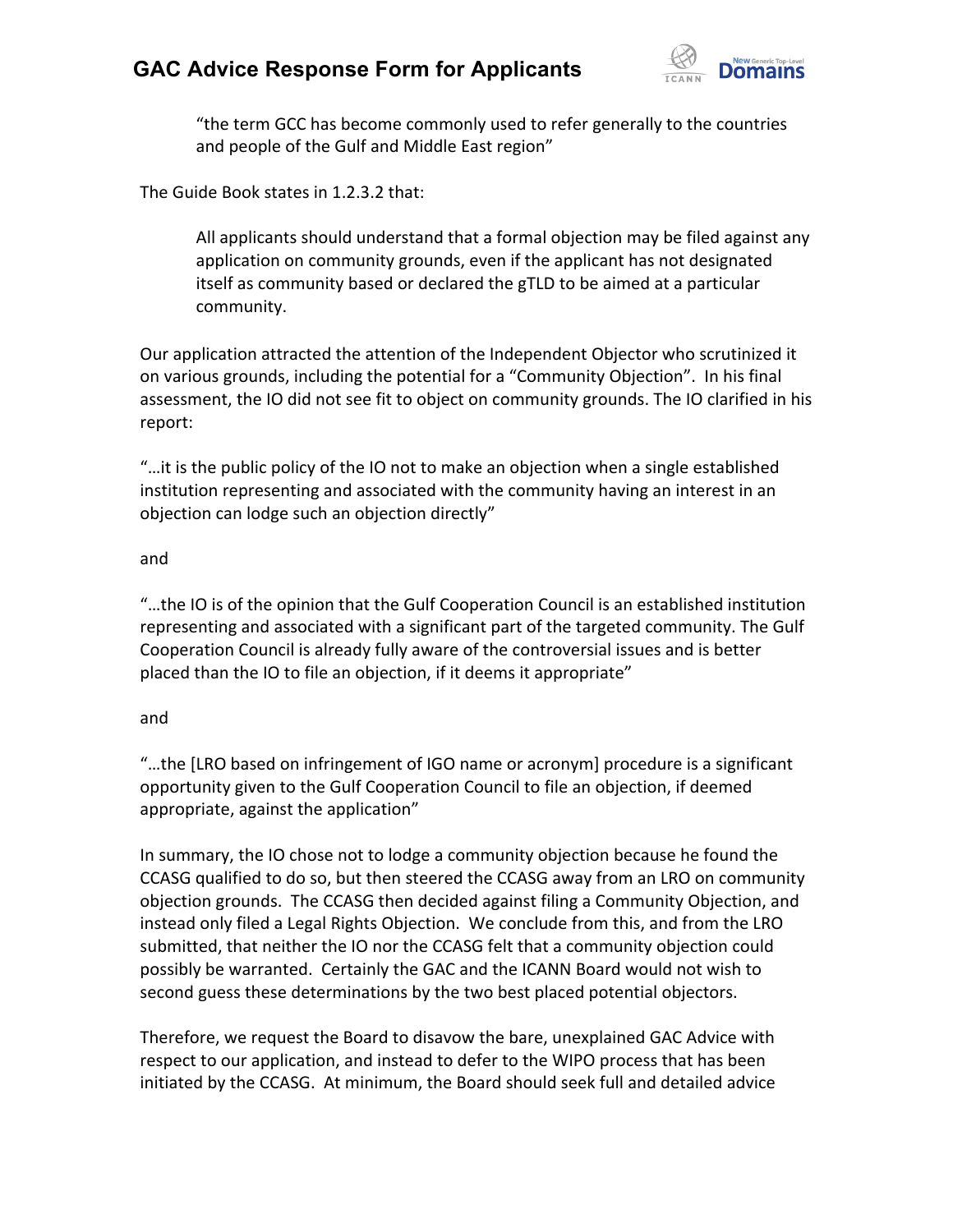

from the GAC and then allow GCCIX the full opportunity to provide our informed response.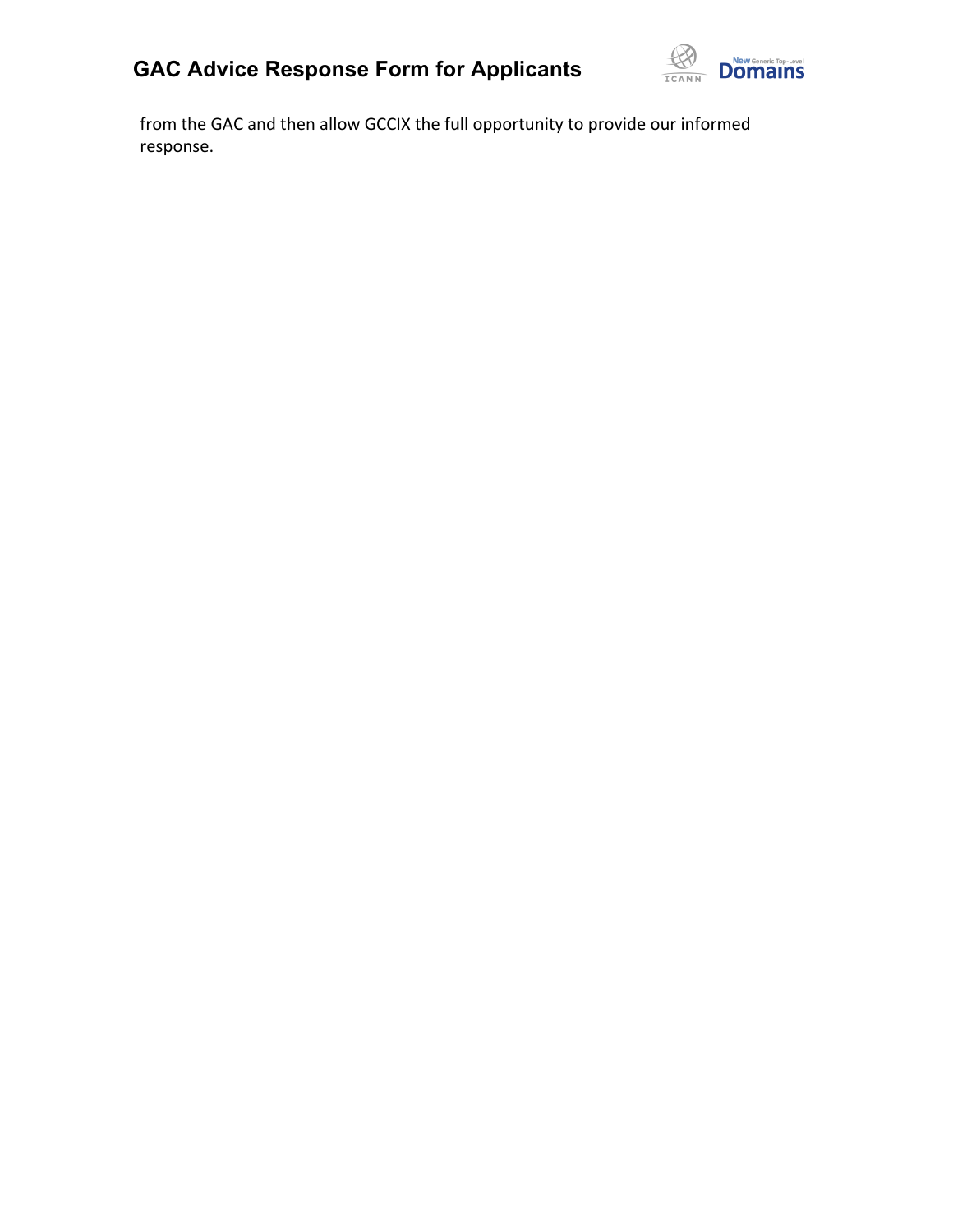# **The use of GCC as an acronym in the context of the Gulf**

**Cross-border Information Ltd for GCCIX**

**16 October 2012**

#### **Overview**

This research report demonstrates that the acronym GCC in the Gulf region has become separated from the Gulf Cooperation Council organisation and has become synonymous with the region made up of the members of this organisation. It shows that this general use of the GCC acronym is widespread and long established, and that the Council has not attempted to block or thwart organisations which have adopted its initials for their own purposes.

The report shows that GCCIX is far from being alone in having taken the GCC initials as part of the name that the company is registered under. We have also found numerous examples in which companies – regardless of where they are registered – have used the GCC initials as part of the branding for products and services aimed at a Gulf market. Not surprisingly, the use of GCC as a brand is most common in financial services and conferences where a regional identity is a strong selling point. In these cases it is obvious that the businesses in question are attempting to associate themselves and their products with the GCC region rather than with the Council as an institution or even as form of trans-national bureaucratic organisation. It is also clear that these businesses are not attempting to pass themselves off as being somehow formally linked to the organisation of the Council or its secretariat. There is no record of the GCC having ever objected to the use of the initials in this way.

The use of the GCC acronym in the media and by academics, consultants, analysts and think tanks as a regional geographical description is so widespread as to be impossible to quantify. There is a frequently occurring trend to use the GCC acronym on its own at first usage in an article when it is meant to refer to the region, and to use the full name of the Gulf Cooperation Council to introduce the organisation itself. This pattern clearly demonstrates that amongst analysts, journalists, editors and readers there is an established understanding that the initials GCC, on their own, no longer refer only to the Gulf Cooperation Council, as an organisation, but also refer to the region made up of its members. In fact, this trend is so common that it might be possible to argue that unless the Council is specifically referred to by its full name, a reference to GCC in a Gulf context is unlikely to be understood as indicating the institution rather than the region.

#### **1. Use of GCC in company names**

We have identified a number of companies based both in the Gulf region and outside it, which use the GCC acronym in their names in a way which is clearly meant to imply a focus on the member countries of the *Gulf Cooperation Council*, but no specific link, relationship or cooperation with the Council itself. These companies appear to have been operating for many years without meeting any opposition or challenge to their use of the GCC initials in this way from the Council.

#### **1.1 Fermacell GCC**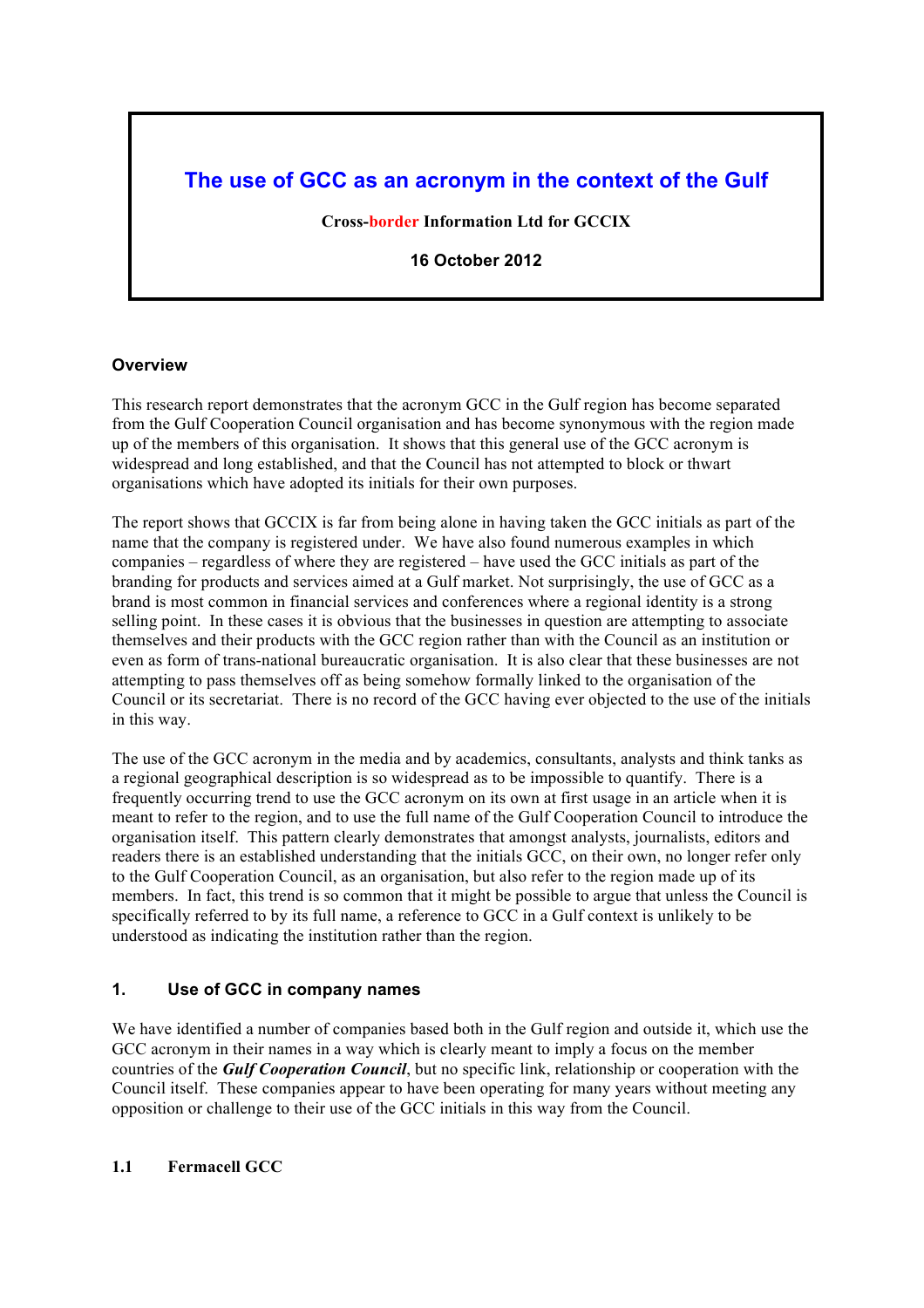*Fermacell Gmbh's* Gulf branch is registered as *Fermacell GCC* with the *Dubai Chamber of Commerce* and uses the web address www.fermacell-gcc.com. The company installs partitions, linings, west areas, flooring , ceilings and fire protection panelling.

## **1.2 ICDL GCC Foundation**

The ICDL GCC Foundation is owned and run by *The European Computer Driving Licence Foundation Ltd*, a not-for-profit organisation based in Dublin, **Ireland**. The foundation provides training in GCC countries and **Iraq** for people seeking to achieve the International Computer Driving Licence. It is not made explicit that GCC stands for *Gulf Cooperation Council* but it appears very likely that it is given the countries it serves. The foundation is partnered with the ministries of education of **Bahrain**, **Oman**, **Qatar**, **Saudi Arabia** (education authorities) and the **UAE** as well as other educational organisations but not the GCC.

The company website homepage states; *With hundreds of centres covering the GCC region and Iraq, you will surely find one near you*

## **1.3 Mars GCC FZE**

The confectioner *Mars Inc's* Dubai based subsidiary in the Gulf is named *Mars GCC* and appears under that name in the Dubai Chamber of Commerce directory. The company was previously known as *Master Foods Middle East*. The company was incorporated in 1993. It is not clear when it changed its name or whether this was the result of a takeover, although media reports begin to refer to Mars GCC rather than Master Foods in late 2007/early 2008. There are no references to Mars GCC in the Google News archives, the Mars website or Factiva before 2008. Blurb refers to "*Mars in the GCC*", another example of GCC used as a geographical reference term, as well as operating "*across all the GCC countries*".

## **1.4 VFS (GCC) (L.L.C)**

A subsidiary of *VFS. Global*, itself a wholly-owned subsidiary of *Kuoni Group*, *VFS (GCC) (L.L.C)* uses the term GCC as a regional reference for its regional subsidiary in the UAE. The company is an outsourcing and technology services specialist working with embassies and governments around the world.

# **1.5 GCC Exchange**

*GCC Exchange* was established by Rajesh Himmatlal and Mukesh Himatlal and registered with Companies House in the UK. The company set up its first outlet worldwide in Dubai in December 2005. It operates in the field of retail money transfer. Again it is not made explicit that GCC is an abbreviation of Gulf Cooperation Council but there is no reference to it being an acronym for anything else. It is registered as GCC Exchange and this appears to be its fully expanded name.

The company has a product called *GCC Remit* which is aimed expatriates. The product does not appear to be limited to GCC region expatriates and uses GCC as a brand name.

#### **1.6 AGAS-Basil Technology Fund**

The private equity fund's investment arm holding investments in GCC member states is called *AGAS GCC Holding*. The company is registered with the *Bahrain Chamber of Commerce*.

#### **1.7 Green Cover**

Oman registered MENA artificial turf specialist is listed as *Green Cover GCC*. The company has distributors in Saudi Arabia, UAE, Qatar, Bahrain, Kuwait, **Yemen**, Iraq, **Syria**, **Egypt**, **Libya** and **Algeria**. As with many other companies it is not explicit what the GCC stands for, it is possible that it stands for Green Cover Company.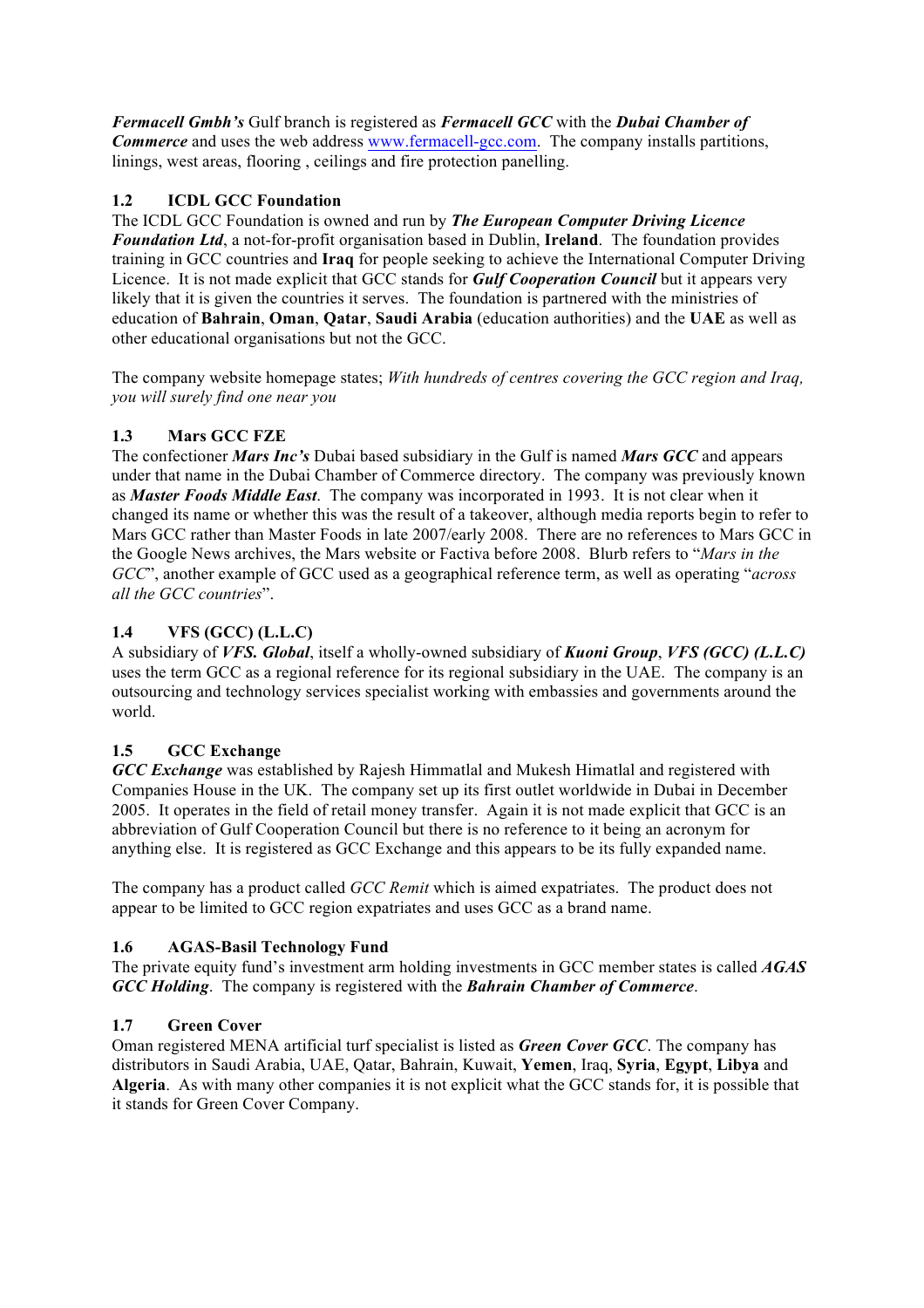# **2. Use of GCC as a brand**

The GCC acronym is widely used by a variety of corporations to promote their business activities in the Gulf region. In most cases this does not imply any connection to the Gulf Cooperation Council itself and rather a simple regional marketing focus on the countries which in the past used to be referred to as 'the Gulf monarchies'.

The Council appears to have been content over many years to allow its initials to be used by these organisations as a label to promote various products and services, without taking any steps to object to this usage or to apply legal or political pressure to limit this usage. Companies which have adopted GCC as a brand include both those with their origins outside the region and within it.

#### **Finance**

There are sufficient examples of the use of the term *GCC* in the names of financial products to suggest the term is used ubiquitously as a geographical descriptor in the sector. Some examples follow.

## **2.1 Saudi Fransi Capital**

*Saudi Fransi Capital* managed *Al-Qasr GCC Real Estate and Construction Equity Trading Fund* is a fund investing in listed Sharia compliant real estate equities in GCC states. The fund began operating in April 2007

## **2.2 Global Investment House**

Kuwaiti investment company listed in Kuwait, Dubai, Bahrain and on the *London Stock Exchange* also operates a number of closed-ended funds investing real estate in GCC countries. These are called *Global GCC Real Estate Fund* (launched 2005) and *Global GCC Real Estate Fund II* (launched in 2008), domiciled in Bahrain.

*Global Investment House* also manages a fund investing in large cap stocks listed "*on the GCC stock exchangesI*". This is called the *Global GCC Large Cap Fund*. A third Gulf focussed fund investing in Sharia compliant stocks is called the *Global GCC Islamic Fund*

# **2.3 Masraf Al Rayan**

*Masraf Al Rayan* bank runs a Sharia compliant investment fund for Qatari investors called the *Al Rayan GCC Fund*. The fund will invest in "*a select number of companies across the GCC*". According to the bank, "*The focus of the Fund is GCC equities which offer medium to longer value. However, the Fund can also invest in Shari'a-compliant GCC fixed income and money market instruments*"

#### **2.4 Albilad Investment Company**

*Albilad Investment Company* manages a fund investing in Sharia compliant real estate companies in the GCC. The fund is called the *GCC Real-Estate Equity Fund (Aqaar)* and was launched in July 2010. According to the company website "*the fund adopted a cautious investment strategy by diversifying risks through out the GCC's markets*".

#### **2.5 Barwa Bank**

Qatar's *Barwa Bank* established in July 2012 an open-ended collective investment scheme for Qatari nationals called *The First Investor GCC Equity Opportunities Fund*. The fund invests in equities and equity-related securities of companies listed on stock exchanges "*within the Gulf cooperation Council (the "GCC") countries*". The fund is managed by *The First Investor*

# **2.6 Gulf Investment Corporation**

The *Gulf Investment Corporation* categorises its "*GCC region*" funds into a group of four funds known as the *GCC Funds*.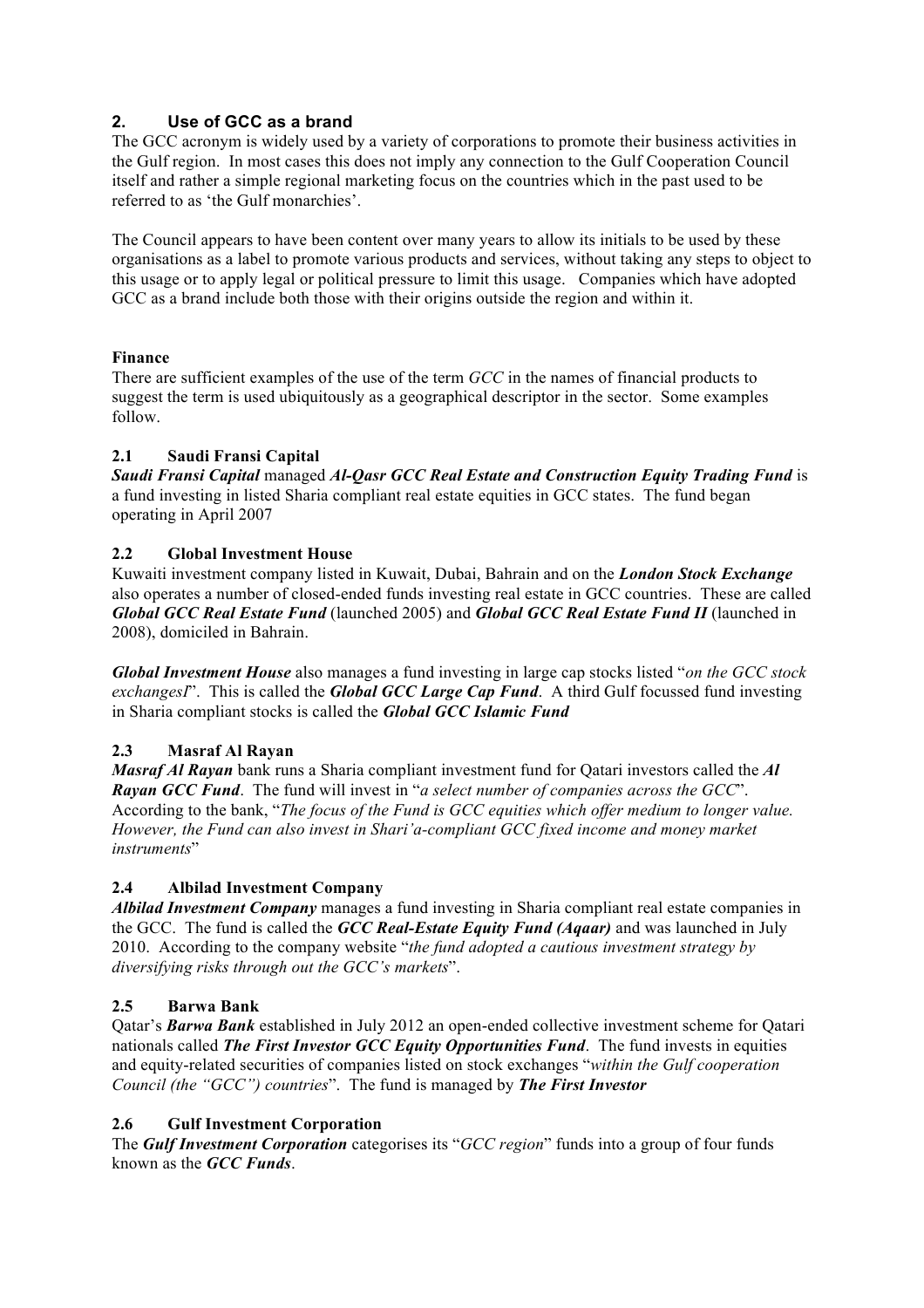#### **Conferences**

Conference organisers have been assiduous in using the GCC initials as a label to promote their regional focus on the countries belonging to the Council. But in many cases this does not imply any link to, or support from the Council itself. In most cases, while the activities of the Council as an organisation may be discussed  $-$  it is in fact the activities of national governments which are scrutinised at these events.

# **2.7 Gulf Research Center**

The *Gulf Research Center* will hold the *GCC-Switzerland Forum* in September 2013. The event "*aims to assess the status quo of relations between Switzerland and the six GCC countries*". The Center was established in 2000 by Saudi businessman **Dr Abdulaziz Sager**. The organisation has offices in Geneva, Cambridge and Jeddah. It operates on an independent and not-for-profit basis.

## **2.8 Euromoney**

London based financial market information company *Euromoney* organised a conference entitled "*The GCC Private Banking Conference*" in Manama, March 2012.

## **2.9 Middle East Association and City of London Corporation**

The *Middle East Association* and *City of London Corporation* held the fourth annual "*City and GCC Countries Conference*" in London, the UK. The MEA is an independent UK-based trade body with offices in central London. It has no formal links to the Council and organises this and many other events for the benefit of its members and for paying subscribers without reference to the Council.

## **2.10 8th International Scientific Conference for Medical Students of the GCC countries**

The *8th International Scientific Conference for Medical Students of the GCC countries* took place at *Sultan Qaboos University* in Muscat, Oman, in January 2012. Oman's Minister of Health **Dr Ahmed Bin Mohammed Al-Saeedi** attended, suggesting no objection from the government to the use of the term GCC.

# **2.11 Datamatix Group**

Dubai based information technology and conference organiser *Datamatix Group* is a serial user of the term GCC when referring to member states both in its conference and award branding. Datamatix is associated with the *GCC Global Competitiveness Development Institute*, which "*aims at becoming an internationally recognized quality management standard developer*". Ownership is not clear and we therefore cannot conclude that the organisation is definitely unaffiliated with the GCC.

#### Examples

- The company is leading the *GCC 2015 eBusiness and Information Society* project, which utilises the internet domain www.gccinfosociety.com. The project aims to congregate 1m GCC organisation and community websites to create a strong online business and information society
- The company is organising the *GCC eTourism Development Conference* in November 2012 in Dubai
- It is also holding the *9th GCC Banking and Financial Markets Conference* in November 2012 in Dubai
- *2nd GCC Municipalities and Towns Planning Global Competitiveness Conference*, December 2012-10-12
- *4th GCC Government Organization Websites Global Competitiveness Conference*, December 2012
- *International Position's Challenges for (GCC) Nationals Conference*, December 2012
- 2nd GCC Export and Re-Export Conference, January 2013
- The company holds the *GCC Websites Excellence Awards*

**Sport**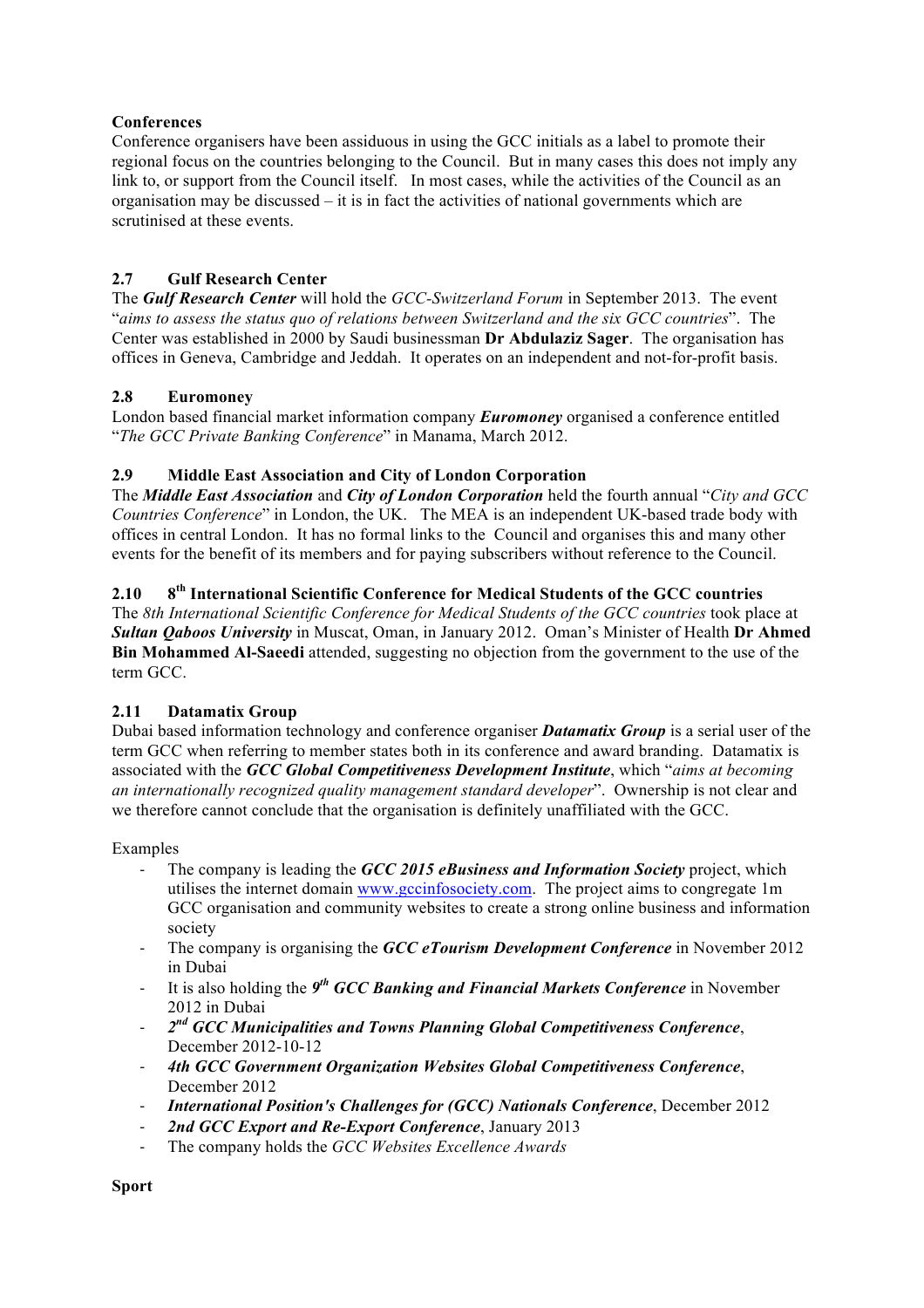In a number of cases, popular sporting events have taken the GCC label to indicate that participants are from GCC member states. But the Council itself does not have any direct affiliation with the promotion, sponsorship or organisation of the event.

We have attempted to be cautious about which events we include in this section of the report as the *GCC General Secretariat of the National Olympic Committees* may extend some kind of approval to certain sporting events which could be interpreted as a licence to use the initials as a label.

#### **2.12 GCC Bowling Championships**

There are a number of regional bowling competitions branded as *GCC Bowling Championships*. The Fourth GCC Bowling Championships for the hearing impaired took place in Bahrain earlier this year and was sponsored by the *Bahrain Olympic Committee*, *Ministry of Interior*, *Ithmaar Bank*, *Toyota*, *Bahrain Petroleum Company*, *Chevron*, *Al Baraka Banking Group*, *Bahrain Financing Company* and *Funland Bowling Centre*. The Council was not involved.

#### **Other**

#### **2.13 World Travel Awards**

*World Travel Awards* give awards to travel industry players each year, including the *GCC's Leading Travel Management Company* award, in 2012 given to *Abu Dhabi Travel Bureau*. GCC is clearly being used here to refer to the geographical region in which travel companies are operating, rather than GCC as an organisation. WTA was established in 1993 by **Graham E. Cooke** and is based in London. The organisation's main sponsors in 2011 were *BBC World News*, the *Jamaica Tourist Board*, *Emaar Hotels & Resorts*, *Armani Hotel Dubai*, *Sandals Resorts*, *Tourism Authority of Thailand* and *WeClick Media*. Its media partners are *International Herald Tribune*, *CNBC Arabiya*, *National Geographic Traveller*, *eTurboNews*, *Breaking Travel News*, *Khaleej Times*, *Trav Talk*, *Trade Arabia*, *TTN*, *Travel Daily News*, *Focus on Travel News*, *Travel Daily News*, *Publituris*, *Passport Magazine*, *Travel & Leisure China* and *Xenios World*. WTA has no known affiliation to the GCC.

#### **2.14 CPI Financial**

Dubai based financial news and information company *CPI Financial* holds annual *Islamic Business & Finance Awards 2012*, established in 2005. Many of the awards use the term GCC as a geographical descriptor, restricting candidates to institutions based in GCC member states.

Examples include:

- Best Islamic Wholesale Bank GCC
- Best Islamic Investment Bank GCC
- Best Islamic Retail Bank GCC
- Best Takaful Operator GCC
- Best Islamic Wholesale Bank MENA non-GCC
- Best Islamic Retail Bank MENA non-GCC
- Best Takaful Operator MENA non-GCC

#### **3 Media and Entertainment**

Media organisations of all sizes and localities are regularly using the term GCC to refer to the member states rather than the Council itself. Incidents of this type of usage are so common that it is only possible to present a very small illustrative sample from the most popular media outlets. The corporate and brand examples listed above present more concrete and formal examples of how the acronym has ceased to be the exclusive preserve of the Council, and also provide examples of cases when the Council had a realistic opportunity to object. By contrast, the following media examples demonstrate how in the general public understanding – not just of the Gulf itself – but also globally –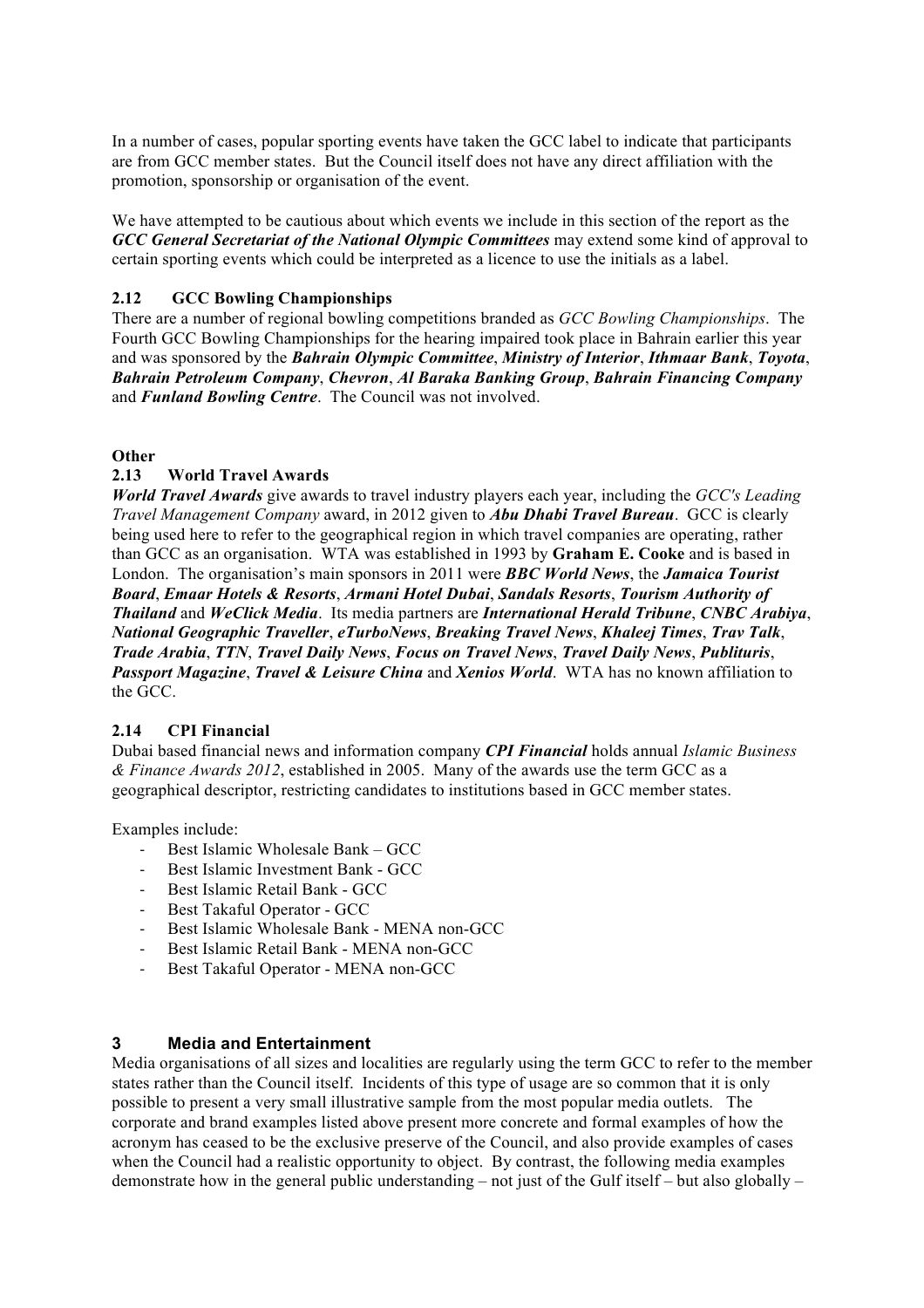GCC is no longer a term which exclusively refers to the Council which bears the initials. In fact it is in a minority of cases that initials are used to refer to the actual organisation. It is notable that unlike the EU and the IMF whose initials are synonymous with the organisation and which many news organisations use without spelling out the name in full, the Gulf Cooperation Council is almost always referred to by its full name at the start of any article which deals with it specifically. Conversely, when GCC is used on its own, the implication is that the region or collection of member states is being referred to and specifically not the actual organisation.

#### **News outlets**

The GCC acronym has been adopted widely by media – especially media based in the Gulf region itself, but also global media to some extent, as a synonym for the Gulf States who are members of the Council. It is worth focusing on the detail of journalistic style to understand the full significance of this point. There are some major global news organisations such as Reuters and the BBC which may use the GCC acronym on its own in a headline, but invariably spell out the Council's full name the first time that the acronym is used in the full text of the article. These organisations often also follow this first use of the acronym with a list of the member countries. They, however, are the exception and are catering for a global audience which is not necessarily familiar with the Gulf region.

The vast majority of news organisations which are focused on reporting of the Gulf and Gulf affairs not only use GCC in the headlines of news articles to refer to the region rather than to the Council itself, but also frequently use the GCC acronym in the main text of articles without any reference to the Council at all. By contrast, when these organisations wish to refer specifically to the Council it is almost always refer to by its full name on first mention and sometimes even refer to it by its full formal name of *Co-operation Council for the Arab States of the Gulf* . This clearly demonstrates that in public and popular understanding, the GCC initials now carry their own separate meaning related to the wider region and not to the Council itself.

#### **3.1 Zawya**

Like many media outlets, Zawya frequently uses GCC as term referring to a region, rather than the Council.

10 October 2012 "*The GCC market is unique in structure*…"

http://www.zawya.com/story/GCC\_market\_lucrative\_for\_Indian\_advertisers-GN\_10102012\_111041/

#### **3.3 Al Bawaba News**

Large Oman based internet publisher

*"The GCC hospitality sector is poised for healthy growth owing to favourable economic conditions, infrastructure development, increased bids to host high-profile global events and government support to the private sector."*

http://www.albawaba.com/business/gcc-hospitality-set-grow-445474

*"In remarks at the end of a meeting of Gulf Cooperation Council and EU foreign ministers in the Spanish city of Granada…"*

- http://www.albawaba.com/news/uae-iran-makes-attempts-change-demographics-occupiedislands

#### **3.4 Gulf News**

Dubai based English language *Gulf News* with an average daily circulation of more than 100,000 on Thursdays and Sundays in 2011.

"*The GCC market is unique in structure…"*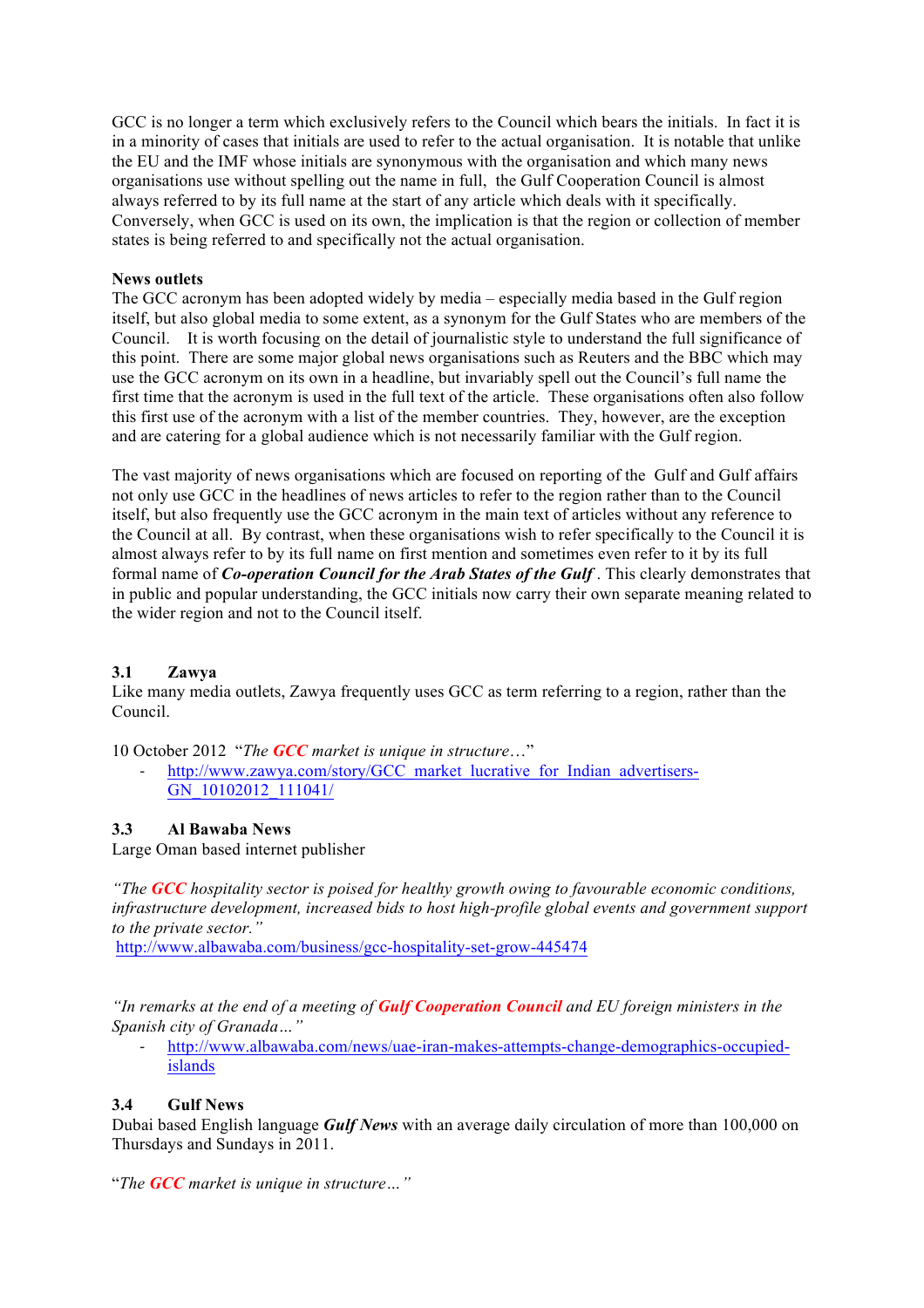http://gulfnews.com/business/technology/gcc-market-lucrative-for-indian-advertisers-1.1087619

*"Six members of the current Australian squad, including Brosque, are playing in the GCC region"*

- http://gulfnews.com/sport/football/brosque-makes-a-strong-case-for-gcc-clubs-1.1087424

"*Challenge of entrepreneurship in GCC*"

- "*This shows that small firms in GCC are relatively inefficient*"
	- http://gulfnews.com/opinions/columnists/challenge-of-entrepreneurship-in-gcc-1.1087111

"*The seventh consultative summit of the Gulf Cooperation Council is set to begin*."

- http://gulfnews.com/news/gulf/saudi-arabia/gcc-summit-begins-today-1.289140

## **3.5 Gulf Times**

"*Qatar bourse on track for listing by GCC firms – The Qatar Exchange is on track to witness the advent of listed companies from other Gulf countries and allow securities lending and borrowing (SLAB)* as part of attracting more foreign investments. "We are in discussion with a number of **GCC***listed companies who are actively working toward listing here in Qatar," Qatar Exchange's newly appointed CEO Rashid bin Ali al-Mansoori told the Meed Qatar Banking Summit*."

- http://www.gulftimes.com/site/topics/article.asp?cu\_no=2&item\_no=536099&version=1&template\_id=48&p arent id=28

*"International Monetary Fund (IMF) Managing Director Christine Lagarde (centre) with Bahrain's finance minister Ahmed bin Mohammed al-Khalifa (left) and Saudi Arabia's finance minister Ibrahim al-Assaf before the Gulf Cooperation Council (GCC) finance ministers meeting in Riyadh recently."*

http://www.gulftimes.com/site/topics/article.asp?cu\_no=2&item\_no=536415&version=1&template\_id=48&p arent id=28

# **3.6 Oman Daily Observer**

Oman based daily newspaper

*"There is no doubt that millions of expatriates flock to GCC countries…"* http://main.omanobserver.om/node/113863

"*Dr Bakhit al Mahri, Member of the Majlis Addawla and Educational Director at the Co-operation Council for the Arab States of the Gulf Secretariat General…"*

- http://main.omanobserver.om/node/101211

# **3.7 Middle East Economic Digest**

Specialist regional publication

"*Most of the major airports in the GCC are reporting increases of between 10-20 per cent in year-todate passenger numbers*."

- http://www.meed.com/tenders-and-contracts/sectors/transport/gcc-airport-passenger-trafficrises/3153917.article

"*Countries still need to ratify Gulf Co-operation Council proposals*"

"*The parliament's foreign affairs committee approved the Gulf Co-operation Council's proposals for a single currency*."

- http://www.meed.com/sectors/economy/government/kuwait-approves-gulf-monetaryunion/3000687.article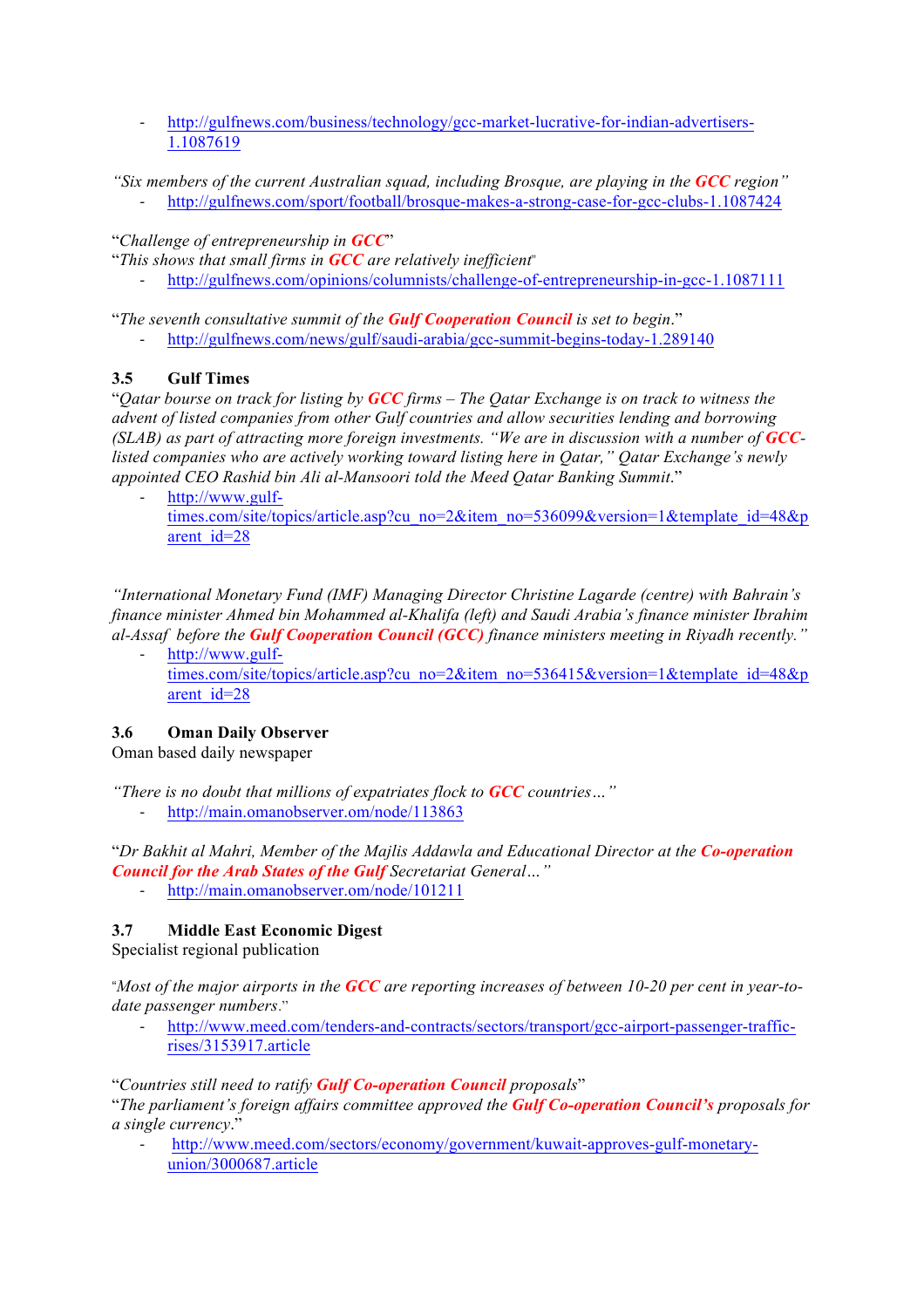## **3.8 Dubai Chronicle**

Privately owned online publication founded in 2007.

"*The development is particularly targeted at GCC, Chinese and Russian investors*."

http://www.dubaichronicle.com/2012/09/16/emaar-serviced-residences-downtown-dubai/

*"His Excellency Eng. Sultan Bin Saeed Al Mansoori, UAE Minister of Economy, today inaugurated the 21st meeting of the Gulf Co-operation Council (GCC) Committee of Ministers of Planning and Development…"*

http://www.dubaichronicle.com/2011/06/01/gcc-ministers-of-planning-development-addressregion%E2%80%99s-concerns-and-growth/

#### **3.9 Emirates 24/7**

UAE based online publication

"*Emami International, the Dubai-based subsidiary of the \$450 million (Dh1.65 billion) Indian business entity, Emami Group, said the GCC market for men's face care was growing at 37 per cent*"

- http://www.emirates247.com/eb247/companies-markets/markets/men-s-face-caremarket-grows-at-37-in-gcc-2010-05-18-1.245296

*"Mohammed Al Jasser, Governor of the Saudi Arabian Monetary Agency (Sama), is the most likely candidate to chair the board of the future central bank of the Gulf Co-operation Council, Asharq Al Awsat reported yesterday, citing officials."*

- http://www.emirates247.com/eb247/economy/regional-economy/sama-governor-likley-tochair-gcc-central-bank-2010-03-21-1.70786

#### **3.10 Gulf Daily News**

Bahrain based daily newspaper

"*GCC countries represent a market worth more than \$1 trillion to foreign investors*".

- http://www.gulf-daily-news.com/NewsDetails.aspx?storyid=338451

"*We have confronted them with determination through unified positions reflected in the pioneering role of the Gulf Co-operation Council and we seek with the help of God to strengthen the unity between its member states*." His Majesty King Hamad Al-Khalifa

- http://www.gulf-daily-news.com/NewsDetails.aspx?storyid=339751

#### **3.11 Arab Finance**

*ArabFinance.com* is an online provider of financial information as well as financial services.

"*Despite concerns over hotel room oversupply as well as political risks in some destinations in the GCC, outlook for the six-nation bloc's hotel sector remains highly positive*."

- https://www.arabfinance.com/News/newsdetails.aspx?Id=226329

# **3.12 Travel and Tourism News Middle East**

#### Part of the *Al Hilal Publishing and Marketing Group*

"*GCC gets first green tour company*"

"…*our fresh concept of travel throughout the GCC region*…"

- http://ttnworldwide.com/articles.aspx?ID=1654&artID=11601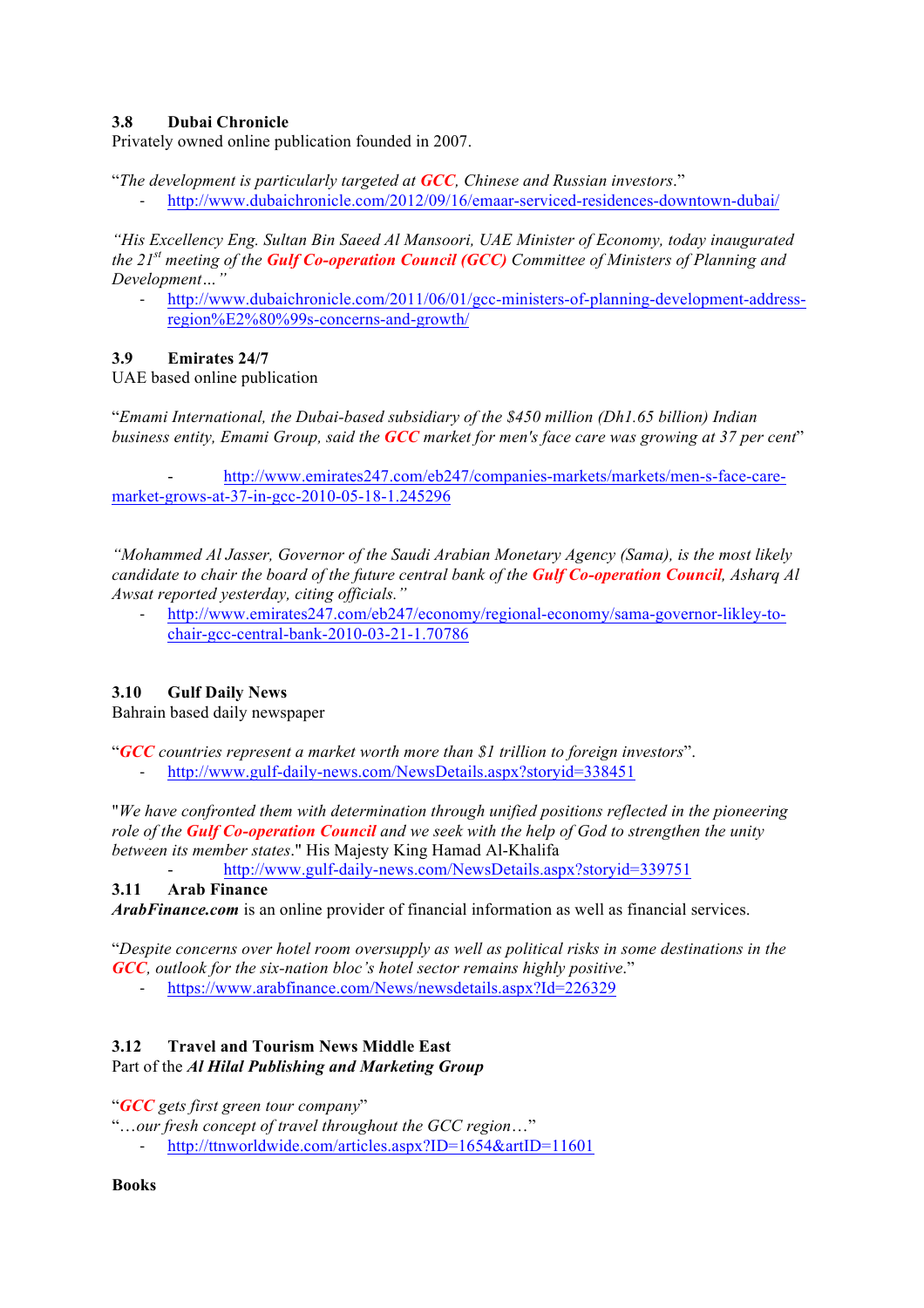Well known publishers from Europe and the **United States** have frequently published books which are titled using the term GCC to refer specifically to member states or characteristics, institutions or individuals residing in member states.

#### Examples include:

#### **3.16 Schriften zur Gesundheitsökonomie**

*Schriften zur Gesundheitsökonomie* have published a book called, *Managed Equipment Services as a Conceptual Business Opportunity Model for the GCC with focus on UAE: An Institutional an Economic Analysis*. The book was written by **Michael J. Kloep** and was published November 2011

#### **3.17 Wiley Finance**

In April 2013 publisher *Wiley* subdivision *Wiley Finance* intends to publish a book by **Abdul Rahman Khalil Tolefat** and **Mehmet Asutay** entitled *Takaful Investment Portfolios: A Study of the Composition of Takaful Funds in the GCC and Malaysia*.

#### **3.18 Routledge Advances in Middle East and Islamic Studies**

*Routledge* division *Routledge Advances in Middle East and Islamic Studies* is planning on publishing a book called *Higher Education in the Gulf: Revolution in GCC Institutions* by **Fatima Badry** and **John Willoughby** in January 2014.

#### **3.19 Springer Science and Business Media New York**

*Springer* unit *Springer Science and Business Media New York* published the book *The GCC Economies: Stepping Up To Future Challenges* edited by **Mohamed A. Ramady** in April 2012.

#### **3.20 VDM Verlag Dr. Müller**

The book *Arab GCC Banking: Measurement of Competition* by **Saeed Al-Muharrami** was published in March 2010 by *VDM Verlag Dr. Müller*.

#### **3.21 ICON Group International Inc**

*ICON Group International Inc* published *GCC: Webster's Timeline History, 1876 – 2007*, edited by Professor **Phillip M. Parker**, in March 2010.

#### **4 Use of GCC as a geographical term**

A large number of the most authoritative organisations which analyse and report on the Gulf region use GCC as a regional geographical term rather than a term indicating the actual institution. The fact that this understanding has been adopted by organisations such as the Royal Institute for International Affairs (Chatham House), the UK Government, the IMF, World Bank, Gulf Research Centre and other respected bodies shows the extent to which the independent usage of GCC as a term has been established and accepted in a way that can only be described as authoritative.

#### **4.1 Chatham House**

Chatham House is currently running a project in its Middle East and North Africa unit entitled "*Future Trends in the GCC*". GCC here refers to the geographical area defined as the member states of the Gulf Cooperation Council but has no relation to the GCC as an organisation. GCC has broadly been substituted for what might in previous decades have been called the Gulf monarchies.

An example of use of the term GCC in the project can be seen in the transcript from two Chatham House workshops which took place in May 2012 - *Identities and Islamisms in the GCC* and *Political and Economic Scenarios for the GCC*. The term is consistently used as a geographical label.

Examples from *Identities and Islamisms in the GCC*: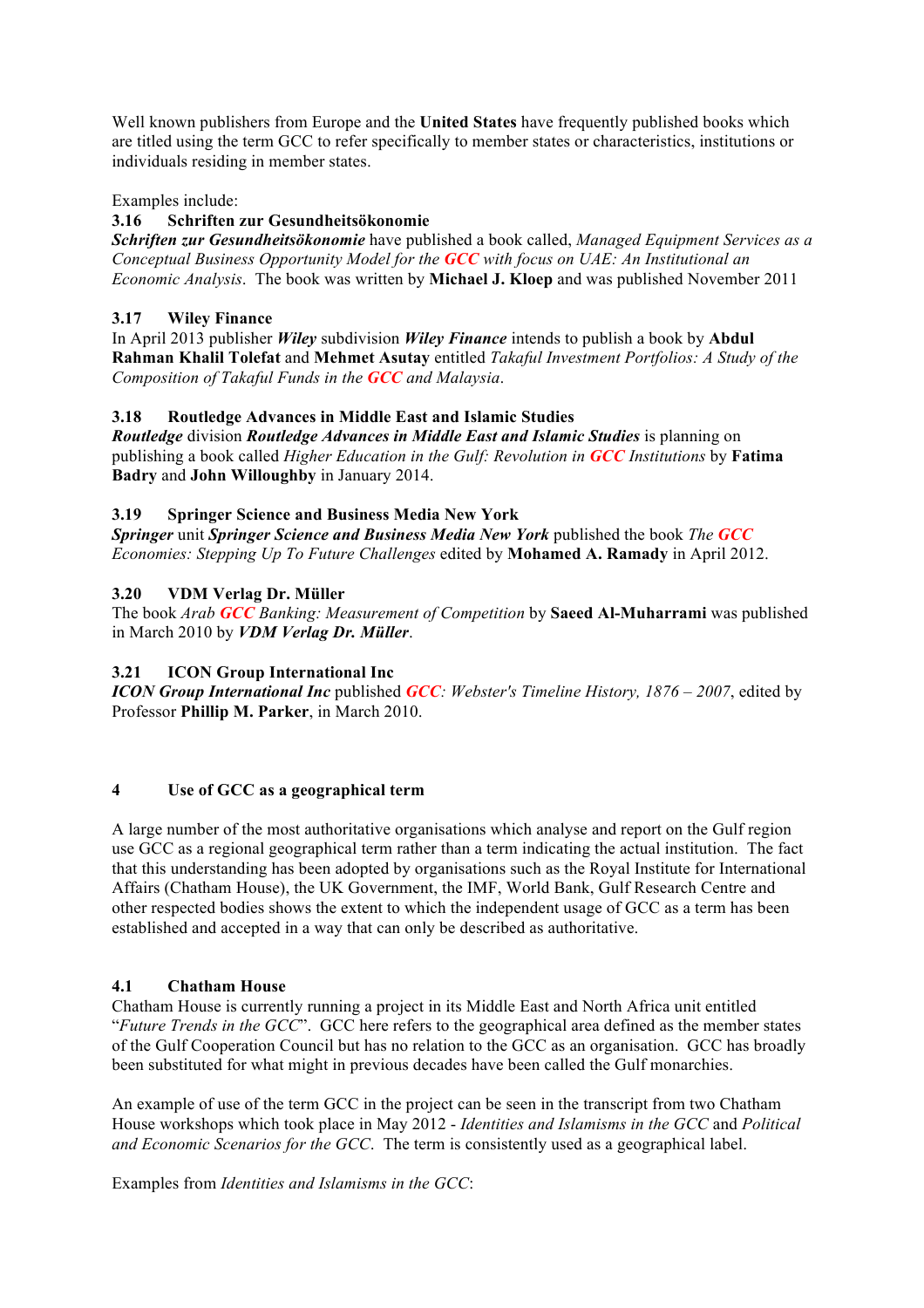- *Changing dynamics in the wider Middle East region are bound to have an impact on the GCC states. The perceived success or failure of the Egyptian transition will affect views of both democracy and political Islam in the GCC*, pp2
- *Sectarian tensions are being fuelled by inter-state competition. They also reflect socioeconomic cleavages, being more pronounced in Bahrain and Saudi Arabia than in the other GCC countries where socio-economic differences are less manifest*, pp2
- *GCC governments*, pp4

http://www.chathamhouse.org/sites/default/files/public/Research/Middle%20East/0512gcc\_summary. pdf

Examples from *Political and Economic Scenarios for the GCC* are clearer still:

- *Longstanding efforts to diversify the GCC economies away from oil*, pp2
- *Yet the nature of citizenship in the GCC is also shaped by the political economy of the GCC countries*, pp3
- *However, this growth was almost exclusively driven by dramatic increases in state spending, which have been a continuous feature of GCC economic policy*, pp4

Here the term is clearly used in a manner completely removed from the Gulf Cooperation Council. It refers to GCC economic policy, for example, in a way in which the author appears to have assumed it self-evident that this refers to the economic policy of member states of the GCC, rather than the policy of the council.

http://www.chathamhouse.org/sites/default/files/public/Research/Middle%20East/0512gcc\_summaryt wo.pdf

# **4.2 Alpen Capital**

*Alpen Capital*, a GCC and Asia focussed investment bank, produces research reports on economic trends in GCC states. These use the term GCC as an indicator of an economic entity unrelated to the Gulf Cooperation Council. See for example the company's March 2012 report, *GCC Construction Industry*

This is emphasised by turns of phrase such as;

- *growth is also not uniform across all regions within the GCC*, pp6
- *GCC region continues to enjoy premium on rental yields*, pp6
- *The GCC, which is home to more than 16 million expatriates from around the world with strong aspirations and preferences for their own homes, is likely to drive the housing demand across the region*, pp7

http://www.alpencapital.com/downloads/GCC%20Construction%20Sector%20Report%20- %2027%20March%202012.pdf

Other private companies use the term GCC in a similar context in their research documents, see for example *Markaz* subsidiary *Marmore* (www.e-marmore.com), *Ventures Middle East* (www.indexexhibition.com/files/gcc\_hospitality\_sector\_\_may\_2011.pdf) or *A. T. Kearney* (http://www.atkearney.ae/index.php/News/gcc-banks-may-see-wave-of-mergers-andacquisitions.html)

#### **4.3 The World Bank**

*The World Bank* refers to the GCC as a geographical region in its December 2010 report on "Investment Funds in MENA".

Examples include;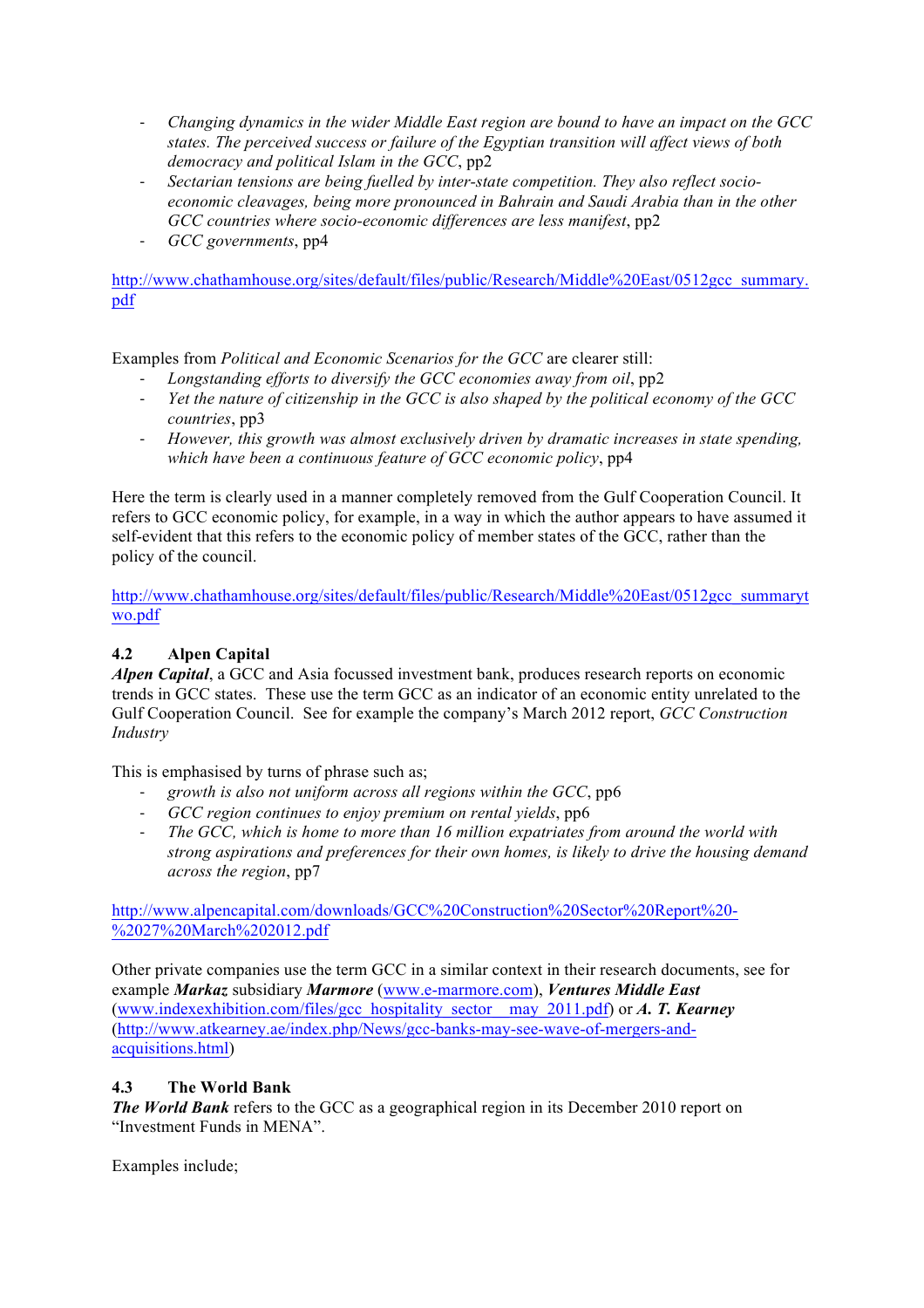- *At present, GCC investors are able to access real estate investments only with difficulty and considerable risk*, pp7
- *A GCC-only analysis finds that GCC-domiciled investment funds that invest in the GCC account for just 1.7 percent of GCC total stock market capitalization*, pp8
- *There is also wide variance within the GCC*, pp9

http://siteresources.worldbank.org/INTMNAREGTOPPOVRED/Resources/MENAFlagshipMutualFu nd2\_28\_11.pdf

## **4.4 The International Monetary Fund**

*The IMF* has also produced reports using the term GCC as a geographical descriptor. Consider the April 2010 working paper, "*The GCC Banking Sector: Topography and Analysis*". This is made more or less explicit in the opening statements, "*In this paper, we analyze the evolution of the Gulf Cooperation Council (GCC) banking sectors in the six member countries*".

The term is used like this throughout the paper. Some examples include;

- Chapter headings such as, "*Structure of the GCC Financial System*" and "*GCC Banking Sector Balance Sheets: Stylized Facts*"
- *capital inflows to the GCC region*, pp4
- *Section I describes the structure of the financial sector, including cross-border ownership within the GCC*, pp4

http://www.imf.org/external/pubs/ft/wp/2010/wp1087.pdf

#### **4.5 Gulf Research Centre**

The *Gulf Research Centre Cambridge*, a branch of the Dr Abdulaziz Sager's Gulf Research Center (above), inaugurated the *Gulf Research Meeting* in July 2012. The keynote speech at the inauguration was given by Major General Dr **Abdul Latef Bin Rashid Al-Zayani**, Secretary General of the Gulf Cooperation Council. Two workshops at the first Meeting were titled using GCC as a regional descriptor; *The Arab Spring: Impacts and Consequences on the GCC* and *Socio-economic Impacts of GCC Migration*. It is clear from the texts of both workshops that GCC refers to Gulf states, rather than the Council.

#### **4.6 Economist Intelligence Unit**

In March 2009 the research company *The Economist Intelligence Unit* published a report called *The GCC in 2020 Outlook for the Gulf and the Global Economy*. The report was sponsored by the *Qatar Investment Centre*.

Examples of the use of the term GCC in the report:

- *Over the past ten to 12 years, the Gulf Co-operation Council (GCC) region, which comprises Bahrain, Kuwait, Oman, Qatar, Saudi Arabia and the United Arab Emirates, has undergone rapid economic, demographic and social changes*, pp2
- *In the first report, we look at the role that the GCC will play in the global economy*, pp2
- *As US economic growth has slowed, GCC investors have begun to diversify their assets more widely*, pp2

http://graphics.eiu.com/marketing/pdf/Gulf2020.pdf

EIU reports utilising similar use of the term:

- http://graphics.eiu.com/upload/eb/GCC\_Trade\_and\_Investment\_Flows\_Falcon%20South\_We b\_22\_MARCH\_2011.pdf
- http://graphics.eiu.com/upload/eb/GCC\_in\_2020\_Resources\_WEB.pdf http://graphics.eiu.com/upload/eb/Gulf2020part2.pdf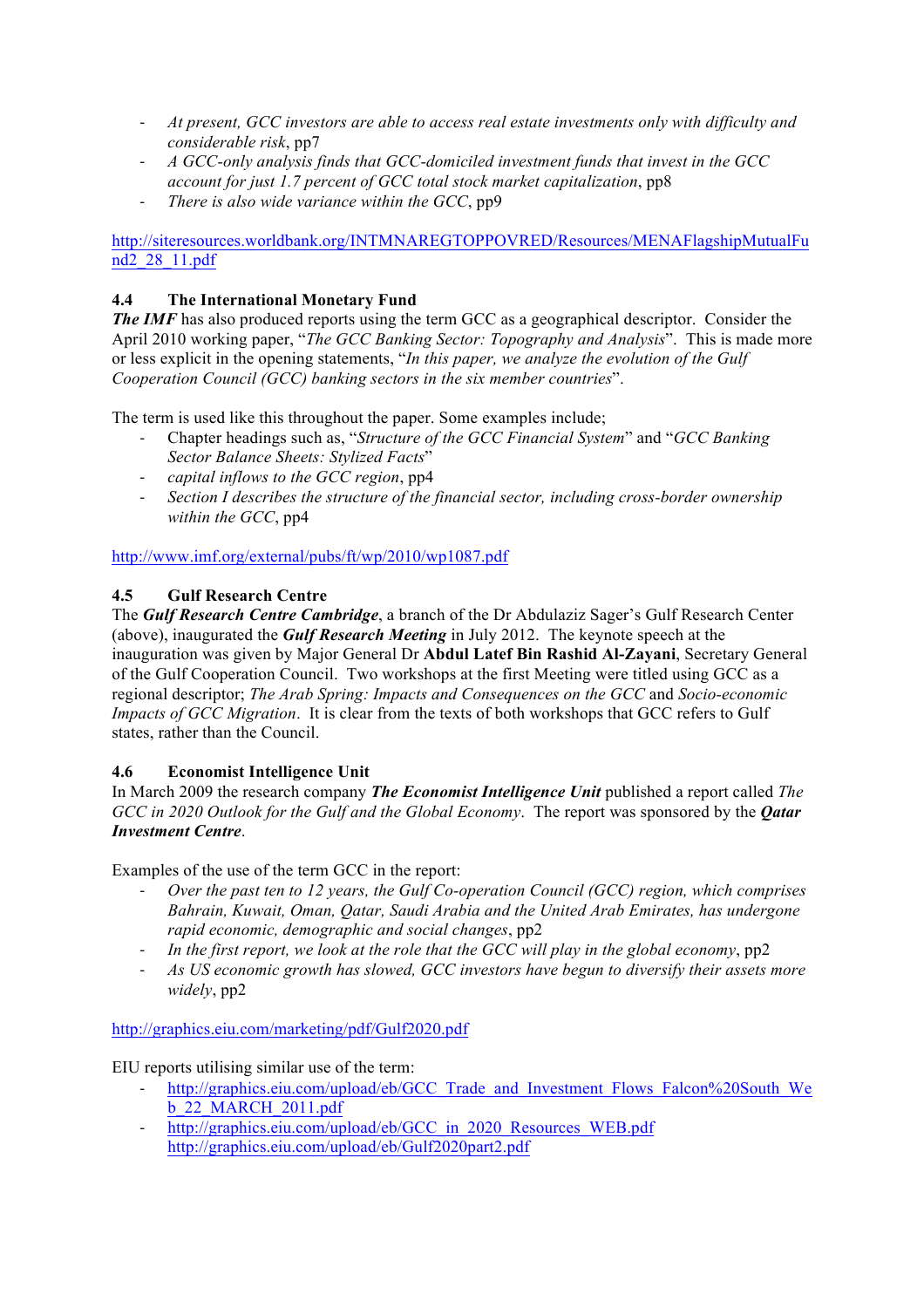#### **4.7 Institute of International Finance**

*Global association of financial institutions, the IIF regularly produces research reports for its members. One of these, GCC: Regional Briefing from 2008, frequently refers to the 'GCC' in reference to the member states or institutions residing in the member states.*

*Examples of use of the term GCC:*

- *GCC banks have remained well capitalized and profitable*
- *Risks to the GCC region have risen, but are likely to be contained*
- *GCC Outlook: Baseline and Low-Case Scenarios*

www.iif.com/download.php?id=L/hOjB87aN4

#### **4.8 UK Foreign and Commonwealth Office**

UK government department - Note from the British Embassy in Abu Dhabi

"*Food and water security is a serious issue in the Gulf. The Gulf States rely on desalination for much of their water supply and import a high proportion of their food. Benefits could be reaped from a regional approach. Food and water security is a major issue for the GCC countries*."

http://www.ukti.gov.uk/export/countries/asiapacific/middleeast/saudiarabia/premiumcontent/355240.h tml

#### **Conclusion**

As the numerous examples cited in this report demonstrate, the GCC acronym is widely used by companies, financiers, conference organisers, journalists, analysts, academics and officials to refer to the region comprised of the six countries that are members of the Gulf Cooperation Council. When the initials are used in this way, they are not meant to refer to the Council as an institution or body itself. The term GCC is of course also used in a wide variety of contexts to refer to the Council or its associate bodies and policies. But very often the full name of the Council is included in order to avoid ambiguity. The existence of such a broad range of examples of the acronym GCC being used as a purely region term is the foundation of our conclusion that the initials no longer refer exclusively to the Council and its activities in a Gulf context.

In all the examples that we have cited, perhaps most relevantly in the commercial and corporate examples at the start of the report, there is no evidence that the Gulf Cooperation Council has ever attempted to claim an exclusive right to use its initials – nor that it has ever taken steps to prevent independent commercial organisations for adopting the initials as part of their corporate identity or brand marketing. There is also no suggestion that the businesses which have adopted the GCC identity in the ways described are in any sense attempting to pass themselves off as being affiliated to the Gulf Cooperation Council or its related bodies. Public understanding appears to be well used to the idea that the GCC label indicates a regional focus rather than any organisational attachment.

These findings based on an empirical study of the way that the GCC acronym is used across the public sphere are the basis for our conclusion that the term is no longer the exclusive preserve of the body that originated it.

#### **About the author**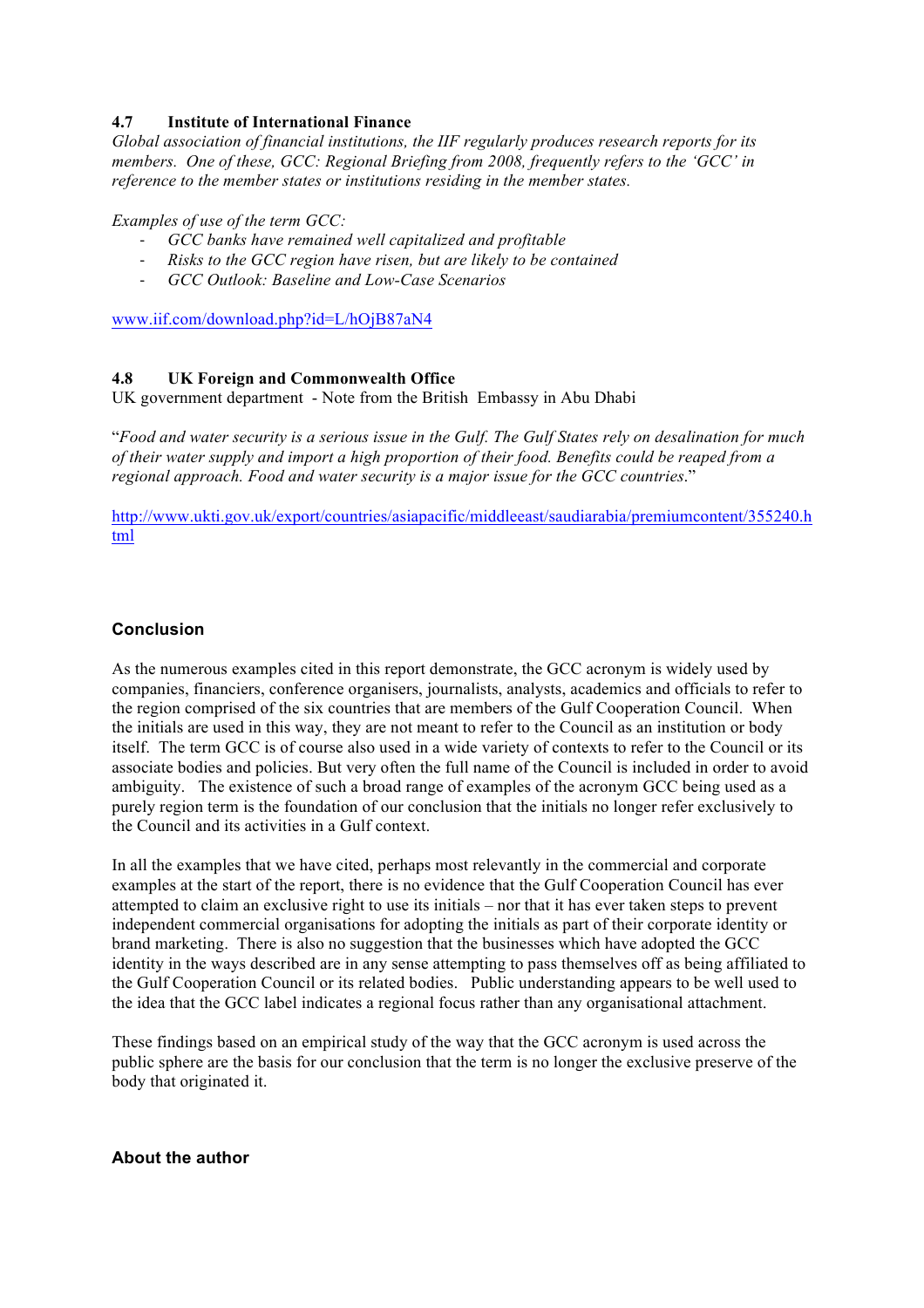The lead editor of this report is John Hamilton, a director at Cross-border Information (CbI) and a contributing editor of the respected Middle East-focused fortnightly Gulf States Newsletter (GSN).

CbI is a business intelligence and consultancy company that tracks people, politics and business across Africa and the Middle East. We undertake due diligence and corporate intelligence investigations and provide consultancy services through written reports, confidential briefings and interactive seminars. Our staff expertise is backed by an extensive network of local sources and the CbI Archive - a proprietary database providing corporate clients with over three decades of valuable intelligence on a subscription or search-and-buy basis.

GSN is CbI's Gulf-focused political risk consultancy and business information portal. It has been producing fortnightly analysis of the Gulf region since 1974.

http://www.crossborderinformation.com/

http://www.gsn-online.com/

#### **Cross-border Information, 16 October 2012**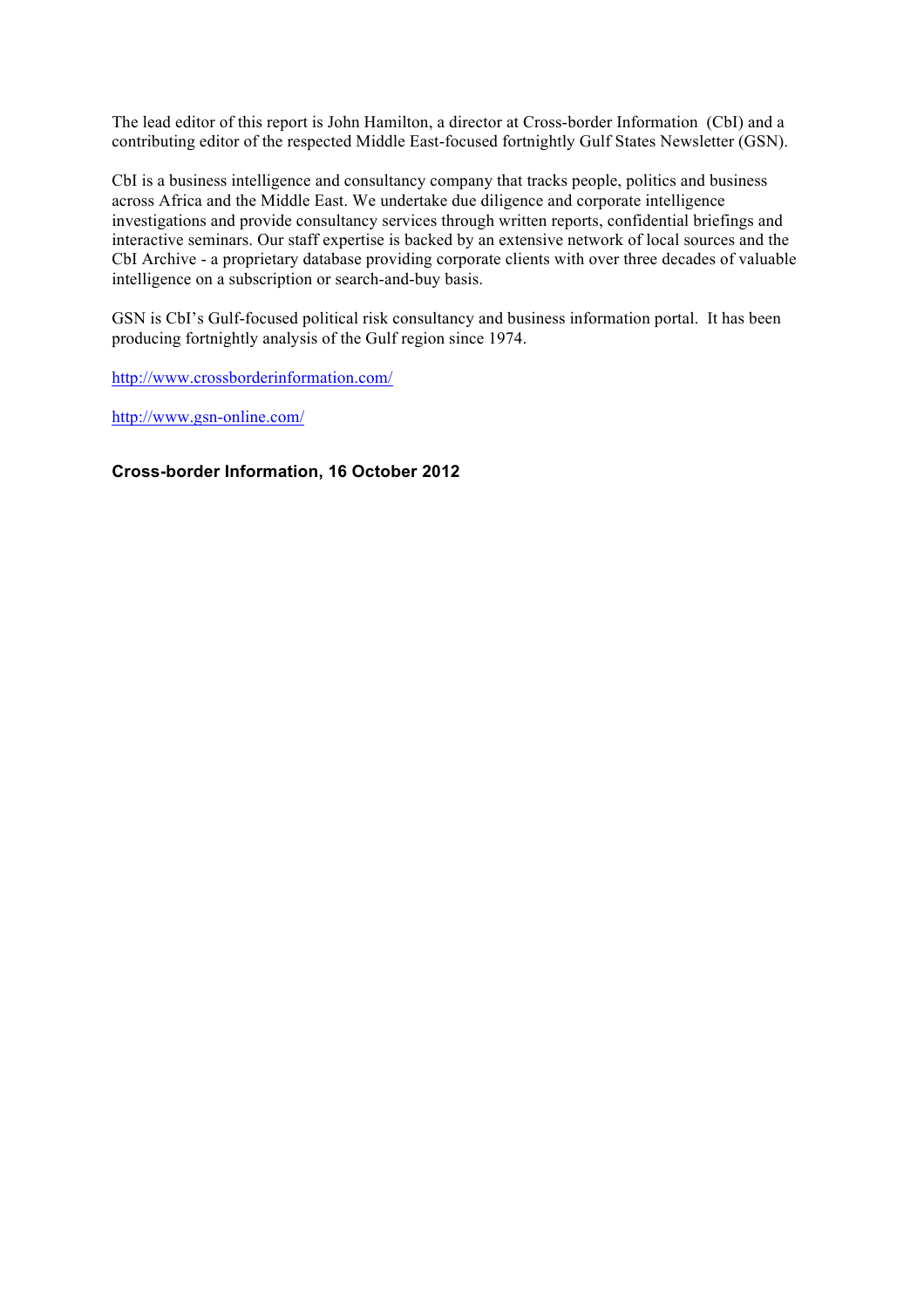# **Permanent Observers**

# **Intergovernmental organizations having received a standing invitation to participate as observers in the sessions and the work of the General Assembly and maintaining permanent offices at Headquarters**

- **[African Union](http://www.au.int/en/)**
- Office of the Permanent Observer for the African Union to the United Nations 3 Dag Hammarskjöld Plaza, 305 East 47th Street, 5th Floor, New York, NY 10017 Telephone: (212) 319-5490
- **[Asian-African Legal Consultative Organization](http://www.aalco.int/)**
- Office of the Permanent Observer of the Asian-African Legal Consultative Organization to the United **Nations** 404 East 66th Street, Apt. 12C, New York, NY 10065 Telephone: (212) 734-7608
- **[Caribbean Community \(CARICOM\)](http://www.caricom.org/)**
- Office of the Permanent Observer for the Caribbean Community (CARICOM) 88 Burnett Avenue, Maplewood, NJ 07040 Telephone: (973) 378-9333
- **[Central American Integration System](http://www.sica.int/)**
- Office of the Permanent Observer for the Central American Integration System to the United Nations 211 East 43rd Street, Suite 701, New York, NY 10017 Telephone: (212) 682 1550, 874-3042
- **[Commonwealth Secretariat](http://www.thecommonwealth.org/)**
- Office of the Commonwealth Secretariat at the United Nations 800 Second Avenue, 4th floor, New York, NY 10017 Telephone: (212) 599-6190, 682-3658, 338-9410
- **[Cooperation Council for the Arab States of the Gulf](http://www.gcc-sg.org/eng/)**
- Office of the Permanent Observer for the Cooperation Council for the Arab States of the Gulf to the United Nations 100 Park Avenue, Suite 1600 New York, NY 10017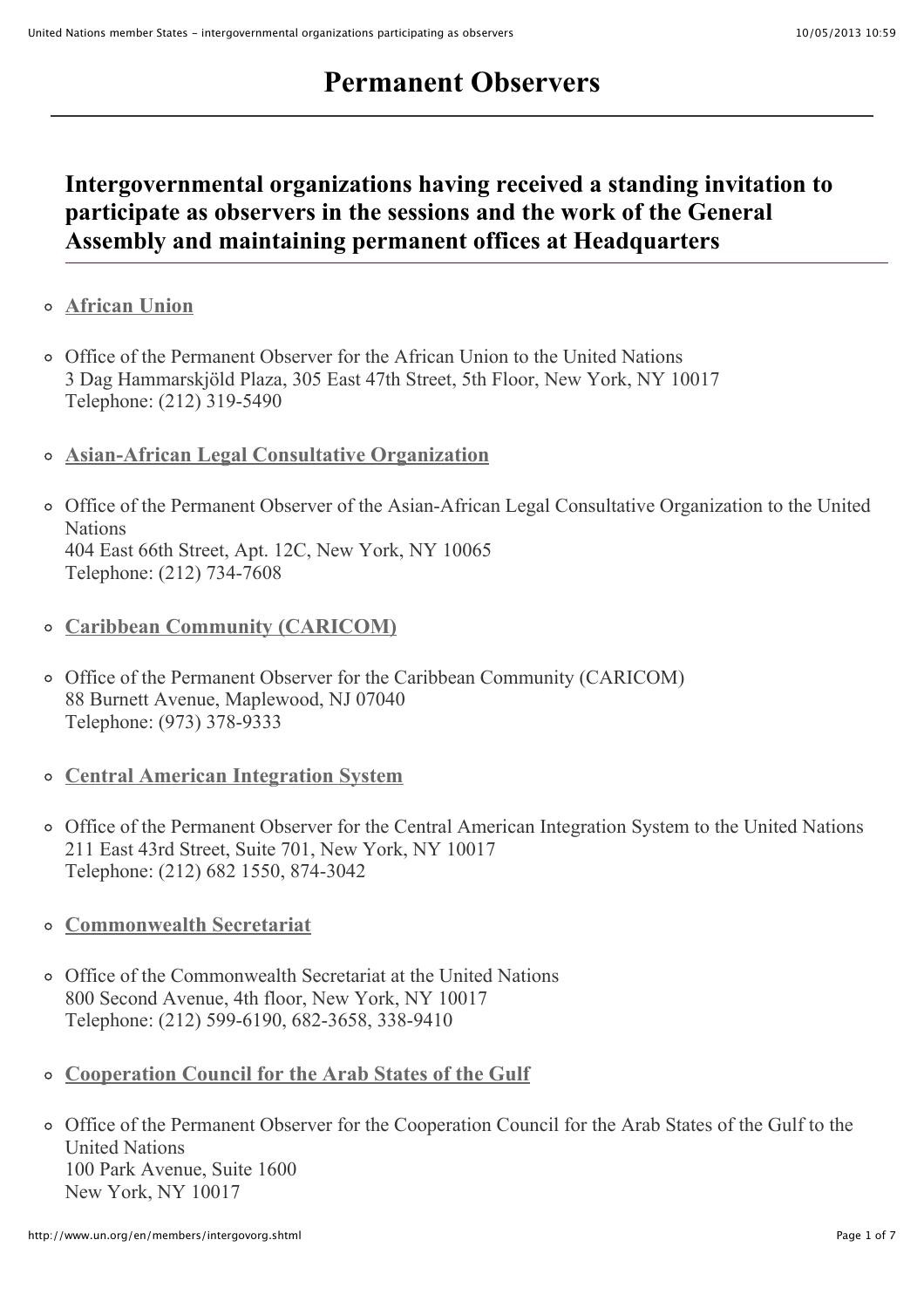Telephone: (212) 880-6463

#### **[European Union](http://www.eu-un.europa.eu/)**

- Delegation of the European Union to the United Nations 222 East 41st Street, 20th Floor, New York, NY 10017 Telephone: (212) 371-3804
- **[International Criminal Court](http://www.icc-cpi.int/)**
- Liaison Office of the International Criminal Court to the United Nations 866 United Nations Plaza, Suite 476 New York, NY 10017 Telephone: (212) 486-1362/1347
- **[International Criminal Police Organization \(INTERPOL\)](http://www.interpol.int/)**
- Office of the Special Representative for the International Criminal Police Organization (INTERPOL) to the United Nations One United Nations Plaza, Room 2610, New York, NY 10017 Telephone: (917) 367-3463
- **[International Development Law Organization](http://www.idlo.int/)**
- Office of the Permanent Observer for the [International Development Law Organization](http://www.idlo.int/) to the United **Nations** Uganda House 336 East 45th Street, 1st Floor New York, NY 10017 Telephone: (212) 867-9707 (Office) (646) 229-0936 (Cellular)
- **[International Institute for Democracy and Electoral Assistance](http://www.idea.int/)**
- Office of the Permanent Observer for the International Institute for Democracy and Electoral Assistance to the United Nations 336 East 45th Street, 14th Floor, New York, NY 10017. Telephone (212)-286-1084
- **[International Organization for Migration](http://www.iom.int/)**
- [Office of the Permanent Observer for the International Organization for Migration to the United](http://unobserver.iom.int/) **Nations** 122 East 42nd Street, Suite 1610, New York, NY 10168 Telephone: (212) 681-7000, Ext. 200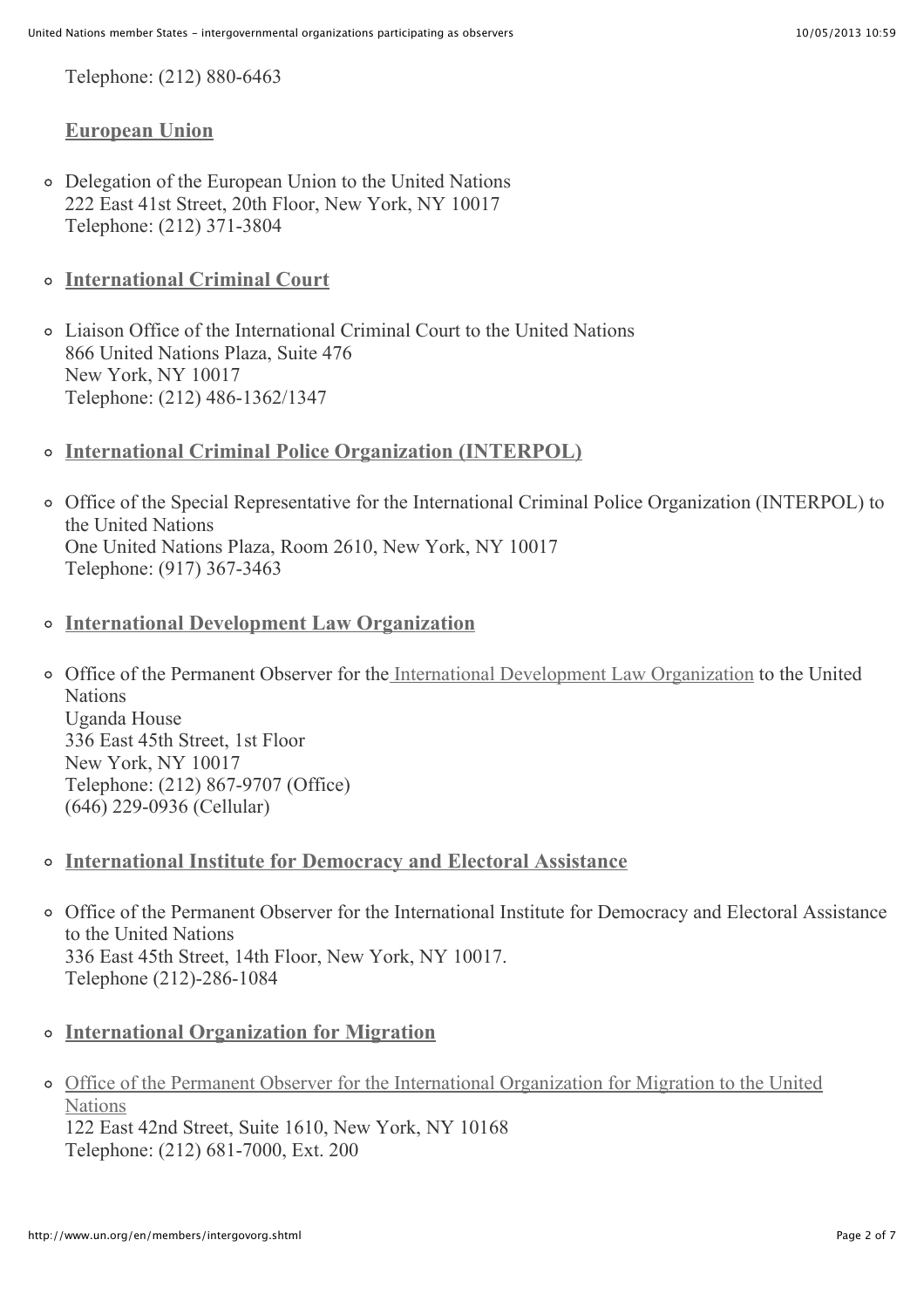- **[International Organization of la Francophonie](http://www.francophonie.org/)**
- Office of the Permanent Observer for the International Organization of la Francophonie to the United **Nations** 801 Second Avenue, Suite 605, New York, NY 10017 Telephone: (212) 867-6771
- **[International Renewable Energy Agency](http://www.irena.org/)**

Office of the Permanent Observer for the International Renewable Energy Agency to the United Nations Uganda House 336 East 45th Street, 11th Floor New York, N.Y. 10017 Telephone: (212) 867-9707

- **[International Seabed Authority](http://www.isa.org.jm/)**
- Office of the Permanent Observer for the International Seabed Authority to the United Nations One United Nations Plaza, Room 1140, New York, NY 10017 Telephone: (212) 963-6470/6411
- **[International Tribunal for the Law of the Sea](http://www.itlos.org/)**
- Office of the Permanent Observer for the International Tribunal for the Law of the Sea to the United **Nations** Two United Nations Plaza, Room 434, New York, NY 10017 Telephone: (212) 963-3972
- **[International Union for the Conservation of Nature and Natural Resources](http://www.iucn.org/)**
- Office of the Permanent Observer for the International Union for the Conservation of Nature and Natural Resources to the United Nations 801 Second Avenue, Suite 405 New York, NY 10017 Telephone: (212) 286-1076
- **[League of Arab States](http://www.lasportal.org/)**
- Office of the Permanent Observer for the League of Arab States to the United Nations 866 United Nations Plaza, Suite 494, New York, NY 10017 Telephone: (212) 838-8700
- **[Organization of Islamic Cooperation](http://www.oicun.org/)**
- Office of the Permanent Observer for the Organization of Islamic Cooperation to the United Nations 320 East 51st Street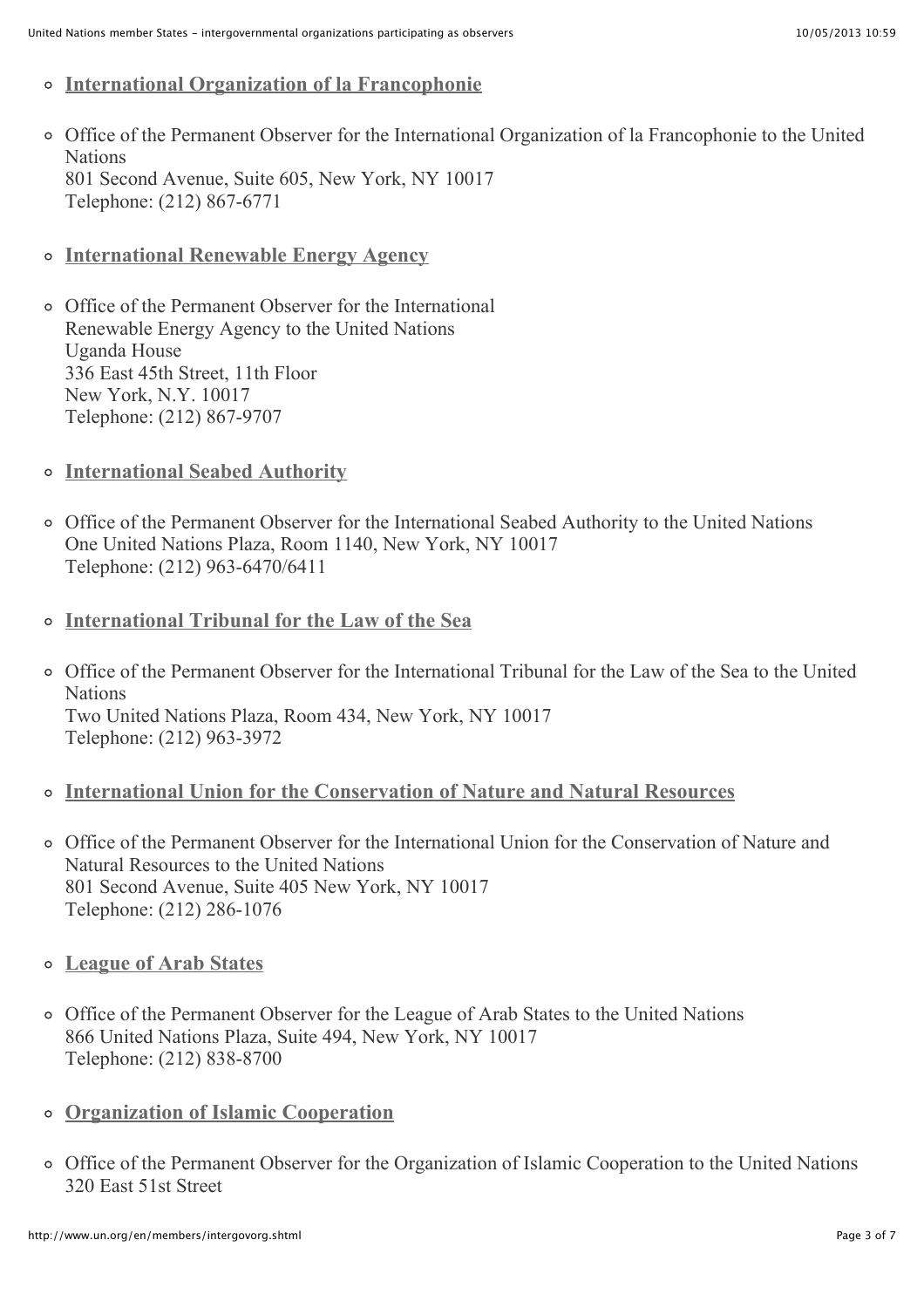Telephone: (212) 883-0140

- **[Partners in Population and Development](http://www.partners-popdev.org/)**
- Office of the Permanent Observer for Partners in Population and Development to the United Nations 336 East 45th Street, 14th Floor, New York, NY 10017 Telephone (212)-286-1082
- **[University for Peace](http://www.upeace.org/)**

Office of the Permanent Observer for the University for Peace 551 Fifth Avenue, Suites 800 A-B New York, N.Y. 10176 Telephone: (212) 346-1163

# **Intergovernmental organizations having received a standing invitation to participate as observers in the sessions and the work of the General Assembly and not maintaining permanent offices at Headquarters**

- [African, Caribbean and Pacific Group of States](http://www.acp.int/)  $\circ$
- [African Development Bank](http://www.afdb.org/en/)  $\Omega$
- [Agency for the Prohibition of Nuclear Weapons in Latin America and the Caribbean](http://www.opanal.org/index-i.html)  $\Omega$
- [Andean Community](http://www.comunidadandina.org/endex.htm)  $\Omega$
- [Andean Development Corporation](http://www.caf.com/)  $\circ$
- [Asian Development Bank](http://www.adb.org/)  $\circ$
- [Association of Caribbean States](http://www.acs-aec.org/)  $\circ$
- [Association of Southeast Asian Nations](http://www.aseansec.org/)  $\circ$
- [Black Sea Economic Cooperation Organization](http://www.bsec-organization.org/Pages/homepage.aspx)  $\circ$
- [Central European Initiative](http://www.cei.int/)  $\circ$
- [Collective Security Treaty Organization](http://www.dkb.gov.ru/)  $\circ$
- [Common Fund for Commodities](http://www.common-fund.org/)  $\Omega$
- [Commonwealth of Independent States](http://www.cis.minsk.by/)  $\circ$
- [Community of Portuguese-speaking Countries](http://www.cplp.org/Default.aspx)  $\Omega$
- [Community of Sahelo-Saharan States](http://www.au.int/en/recs/censad)  $\Omega$
- [Conference on Interaction and Confidence-building Measures in Asia](http://www.s-cica.org/page.php?lang=1)  $\circ$
- [Council of Europe](http://www.coe.int/)  $\circ$
- [Customs Cooperation Council](http://www.wcoomd.org/en.aspx)  $\circ$
- [East African Community](http://www.eac.int/)  $\Omega$
- [Economic Community of Central African States](http://www.ceeac-eccas.org/) $\Omega$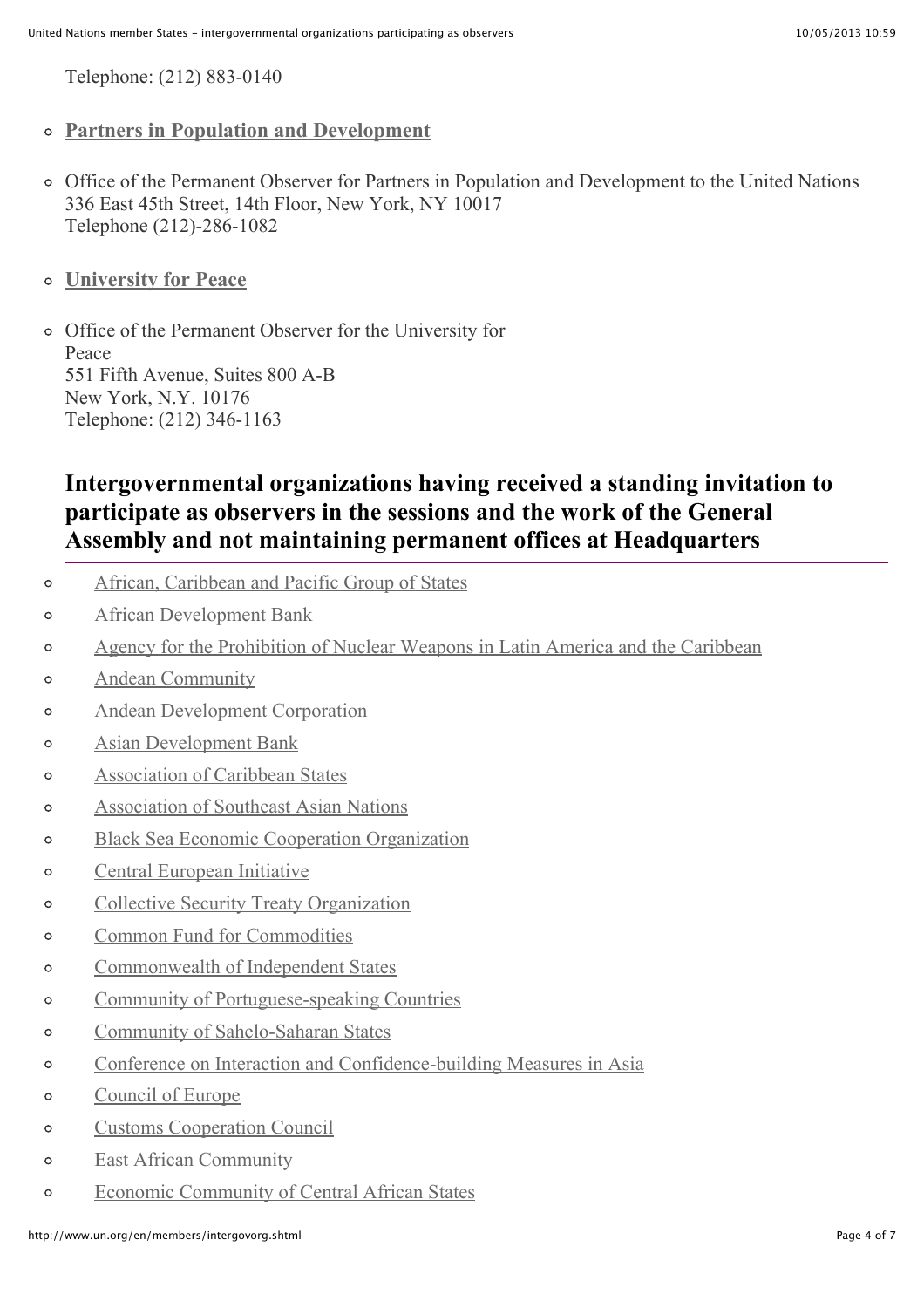- [Economic Community of West African States](http://www.ecowas.int/)  $\Omega$
- [Economic Cooperation Organization](http://www.ecosecretariat.org/)  $\circ$
- [Energy Charter Conference](http://www.encharter.org/)  $\circ$
- [Eurasian Development Bank](http://eabr.org/e/)  $\circ$
- [Eurasian Economic Community](http://www.evrazes.com/en/about/)  $\circ$
- [European Organization for Nuclear Research](http://home.web.cern.ch/)  $\circ$
- [Global Fund to Fight AIDS, Tuberculosis and Malaria](http://www.theglobalfund.org/en/)  $\circ$
- [GUUAM](http://www.guuam.org/)  $\circ$
- [Hague Conference on Private International Law](http://www.hcch.net/index_en.php)  $\circ$
- $\circ$ Ibero-American Conference
- [Indian Ocean Commission](http://www.coi-ioc.org/)  $\circ$
- [Inter-American Development Bank](http://www.iadb.org/)  $\circ$
- [Intergovernmental Authority on Development](http://igad.int/)  $\circ$
- [International Centre for Migration Policy Development](http://www.icmpd.org/)  $\circ$
- [International Conference on the Great Lakes Region of Africa](https://icglr.org/index.php)  $\Omega$
- [International Fund for Saving the Aral Sea](http://www.ec-ifas.org/)  $\Omega$
- [International Humanitarian Fact-Finding Commission](http://www.ihffc.org/)  $\Omega$
- [International Hydrographic Organization](http://www.iho.int/srv1/)  $\circ$
- [Islamic Development Bank Group](http://www.isdb.org/irj/portal/anonymous)  $\circ$
- Italian-Latin American Institute  $\circ$
- [Latin American Economic System](http://www.sela.org/view/index.asp?ms=258&pageMs=26461)  $\circ$
- [Latin American Integration Association](http://www.aladi.org/nsfweb/sitioIng/)  $\circ$
- [Latin American Parliament](http://www.parlatino.org/web/)  $\circ$
- [OPEC Fund for International Development](http://www.ofid.org/)  $\circ$
- [Organization for Economic Cooperation and Development](http://www.oecd.org/home/0,2987,en_2649_201185_1_1_1_1_1,00.html)  $\circ$
- [Organization for Security and Cooperation in Europe](http://www.osce.org/)  $\circ$
- [Organization of American States](http://www.oas.org/)  $\circ$
- [Organization of Eastern Caribbean States](http://www.oecs.org/)  $\Omega$
- [Pacific Islands Forum](http://www.forumsec.org.fj/)  $\circ$
- [Parliamentary Assembly of the Mediterranean](http://www.apm.org.mt/)  $\circ$
- [Permanent Court of Arbitration](http://www.pca-cpa.org/)  $\circ$
- [Regional Centre on Small Arms and Light Weapons in the Great Lakes Region, the Horn of Africa](http://www.recsasec.org/)  $\circ$ and Bordering States
- [Shanghai Cooperation Organization](http://www.sectsco.org/)  $\circ$
- [South Asian Association for Regional Cooperation](http://www.saarc-sec.org/)  $\circ$
- $\circ$ [Southern African Development Community](http://www.sadc.int/)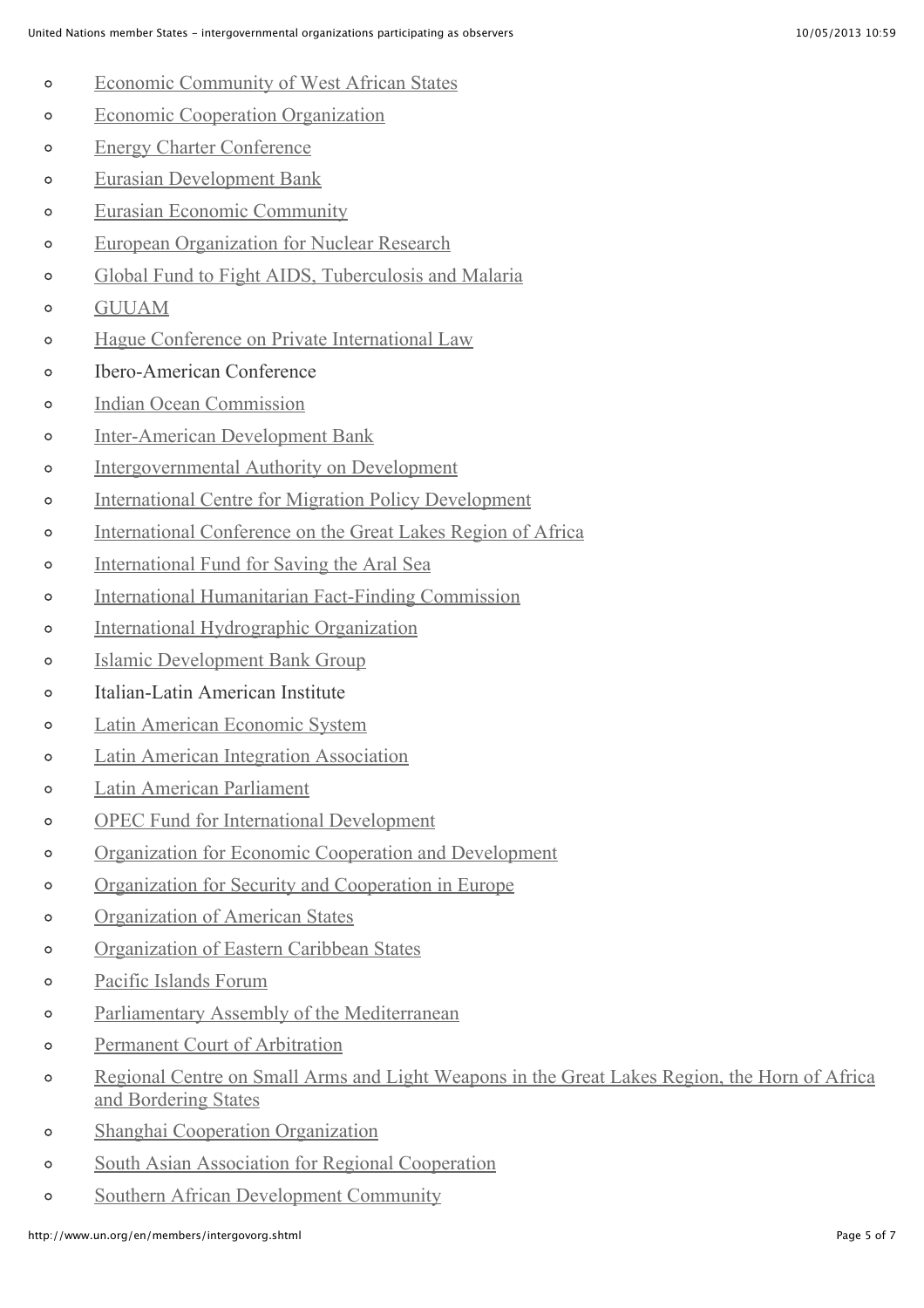- [South Centre](http://www.southcentre.org/)  $\circ$
- [Union of South American Nations](http://www.unasursg.org/)  $\circ$
- West African Economic and Monetary Union  $\Omega$

# **Other entities having received a standing invitation to participate as observers in the sessions and the work of the General Assembly and maintaining permanent offices at Headquarters**

**[International Committee of the Red Cross](http://www.icrc.org/)**

Delegation of the International Committee of the Red Cross to the United Nations 801 Second Avenue, 18th Floor, New York, NY 10017-4706 Telephone: (212) 599-6021

- **[International Federation of Red Cross and Red Crescent Societies](http://www.ifrc.org/)**
- Delegation of the International Federation of Red Cross and Red Crescent Societies to the United **Nations** 800 Second Avenue, Suite 355 (Third Floor) New York, NY 10017 Telephone: (212) 338-0161
- **[International Olympic Committee](http://www.olympic.org/)**
- Office of the Permanent Observer for the International Olympic Committee to the United Nations 708 Third Avenue, 6th Floor New York, NY 10017 Telephone: (212) 209 3952
- **[Inter-Parliamentary Union](http://www.ipu.org/english/home.htm)**
- Office of the Permanent Observer to the United Nations 220 East 42nd Street, Suite 3002, New York, NY 10017 Telephone: (212) 557-5880
- **[Sovereign Military Order of Malta](http://www.orderofmalta.org/english)**
- Office of the Permanent Observer for the Sovereign Military Order of Malta to the United Nations 216 East 47th Street, 8th Floor, New York, NY 10017 Telephone: (212) 355-6213/4601